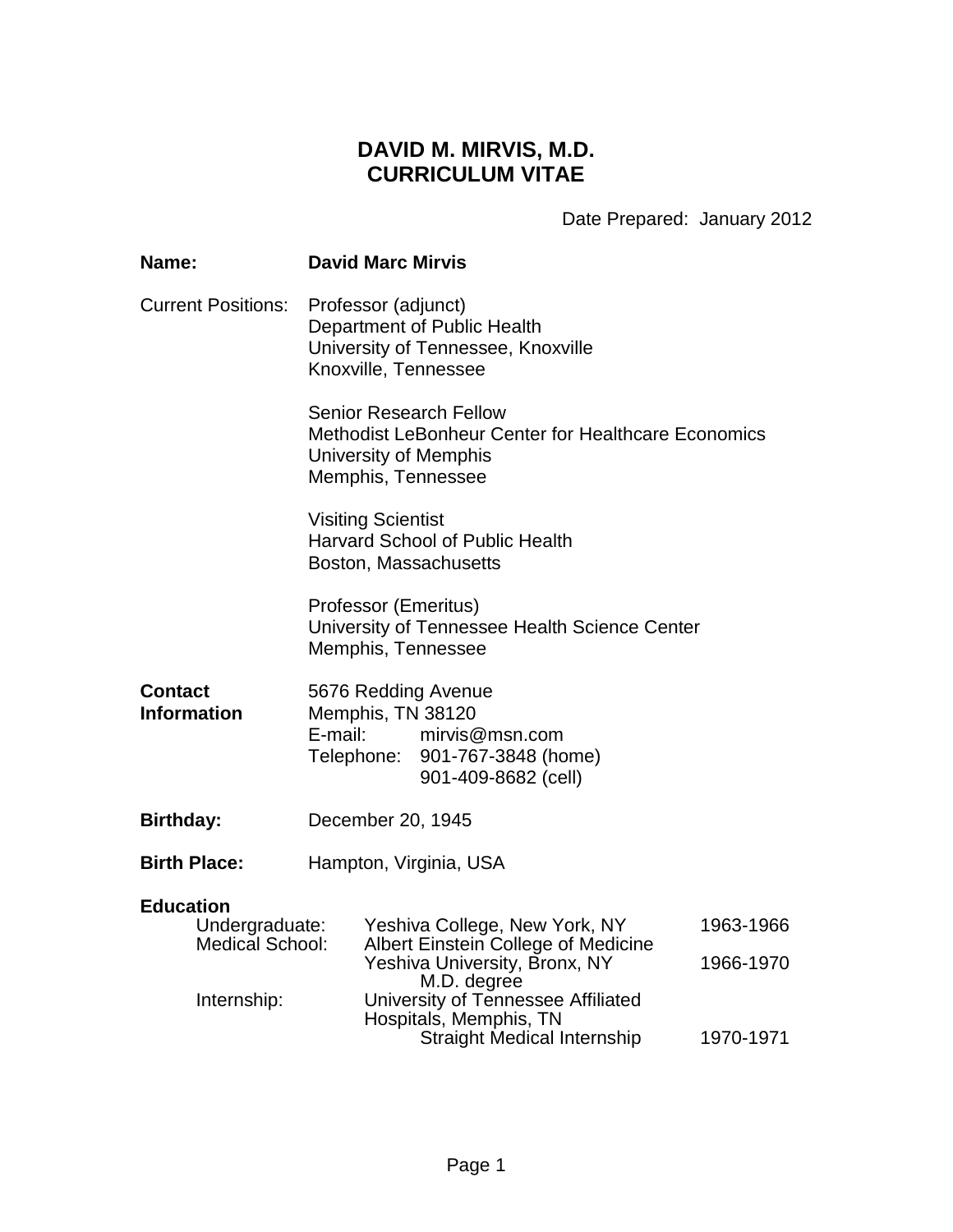|                          | Residency:<br>Fellowship:                                                                                                      | University of Tennessee Affiliated<br>Hospitals, Memphis, TN<br><b>Assistant Resident in Medicine</b><br><b>Chief Resident in Medicine</b><br>University of Tennessee Affiliated<br>Hospitals, Memphis, TN<br><b>Cardiovascular Diseases</b>                                                                                                           | 1973-1974<br>1974-1975<br>1975-1977                                                 |
|--------------------------|--------------------------------------------------------------------------------------------------------------------------------|--------------------------------------------------------------------------------------------------------------------------------------------------------------------------------------------------------------------------------------------------------------------------------------------------------------------------------------------------------|-------------------------------------------------------------------------------------|
| <b>Honors/Awards:</b>    | <b>National Research Service Award</b><br>Alpha Omega Alpha Honor Society<br><b>General Assembly</b><br>Who's Who in Education | National Heart, Lung and Blood Institute<br><b>Research Career Development Award</b><br>National Heart, Lung and Blood Institute<br>Special Recognition for Public Service, Tennessee<br>Listed in Who's Who in America, Who's Who in Health Care,                                                                                                     | 1976-1977<br>1979-1984<br>1993-<br>2005                                             |
|                          | <b>Board Certification:</b><br><b>National Board of Medical Examiners</b><br>American Board of Internal Medicine               |                                                                                                                                                                                                                                                                                                                                                        | 1972<br>1975                                                                        |
| Licensure:               | State of Tennessee, No. 9534                                                                                                   |                                                                                                                                                                                                                                                                                                                                                        |                                                                                     |
| <b>Military Service:</b> |                                                                                                                                | US Public Health Service, National Institutes of Health<br>Research Associate, Cardiovascular Physiology                                                                                                                                                                                                                                               | 1971-1973                                                                           |
|                          | <b>Society Memberships:</b><br>Society of Sigma Xi (elected 1979)<br>Alpha Omega Alpha (elected 1993)                          | American Federation for Clinical Research (elected 1977)<br>American Heart Association Council on Circulation [Fellow] (elected 1981)<br>American Society for Clinical Investigation (elected 1982)<br>Central Society for Clinical Investigation (elected 1979)<br>Southern Society for Clinical Investigation (elected 1979)                         |                                                                                     |
|                          | <b>University Appointments:</b><br>College of Medicine                                                                         | University of Tennessee Health Science Center<br><b>Instructor of Medicine</b><br><b>Assistant Professor of Medicine</b><br>Associate Professor of Medicine<br><b>Chief, Section of Medical Physics</b><br>Associate Chief, Division of Circulatory<br><b>Diseases</b><br><b>Professor of Medicine</b><br>Associate Dean for VA Medical Center Affairs | 1974-1975<br>1975-1978<br>1978-1983<br>1977-1988<br>1983-1988<br>1983-<br>1988-1997 |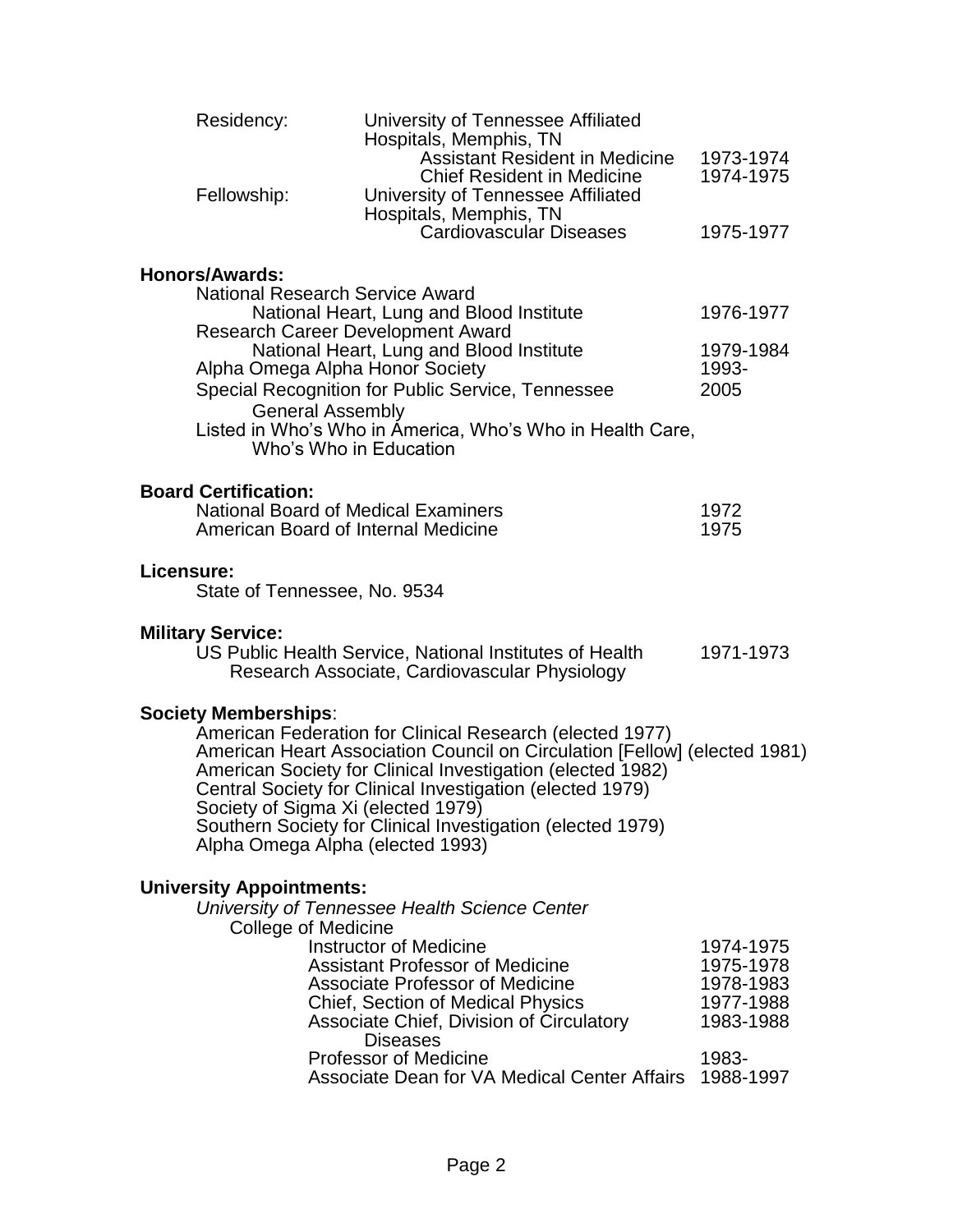| <b>Professor of Preventive Medicine</b><br>Director, Division of Health Services and<br>Health Policy Research, Department of<br>of Preventive Medicine | 1992-2010<br>1994-1999              |
|---------------------------------------------------------------------------------------------------------------------------------------------------------|-------------------------------------|
| Director, The Center for Health Services<br>Research                                                                                                    | 1999-2006                           |
| Professor Emeritus, College of Medicine<br><b>College of Graduate Health Sciences</b>                                                                   | $2010 -$                            |
| Graduate Faculty, Masters Program in<br>Epidemiology                                                                                                    | 1999-2010                           |
| Graduate Faculty, Graduate Program in<br><b>Health Sciences Administration</b>                                                                          | 1999-2010                           |
| Director, Health Policy Focus, Graduate<br>Program in Health Science<br>Administration                                                                  | 2000-2006                           |
| Director, MD-MS Program in Health Systems<br><b>Studies</b>                                                                                             | 2008-2009                           |
| University of Tennessee, Knoxville<br>Department of Public Health                                                                                       |                                     |
| <b>Adjunct Professor</b>                                                                                                                                | $2010 -$                            |
| Howard Baker Center for Applied Public Policy<br><b>Health Policy Fellow</b>                                                                            | 2010-2011                           |
| <b>Hospital/Clinic Appointments:</b>                                                                                                                    |                                     |
| VA Medical Center, Memphis, TN<br>Chief, Cardiology Section<br><b>Chief of Staff</b><br><b>Cardiology Section</b>                                       | 1984-1988<br>1987-1997<br>1997-2000 |
| <b>Practice/Professional Experience:</b>                                                                                                                |                                     |
| UT Medical Group, Cardiology Practice                                                                                                                   | 1978-1987                           |
| <b>Other Academic Appointments:</b><br><b>University of Memphis</b><br><b>Herff College of Engineering</b>                                              |                                     |
| <b>Adjunct Graduate Faculty</b><br><b>Fogelman College of Business and Economics</b>                                                                    | 1989-<br>1994-                      |
| <b>Adjunct Professor</b><br>Senior Research Fellow, Methodist LeBonheur Center<br>for Health Care Economics                                             | $2010 -$                            |
| <b>Consultant, Sparks Bureau for Economic Research</b>                                                                                                  | $2010 -$                            |
| Harvard University/Beth Israel Medical Center<br><b>NIH Research Resource Advisory Committee</b><br>Chair                                               | 2002-2006<br>2003-2004              |
| Harvard School of Public Health, Harvard University                                                                                                     |                                     |
| <b>Visiting Scientist</b>                                                                                                                               | 2005-                               |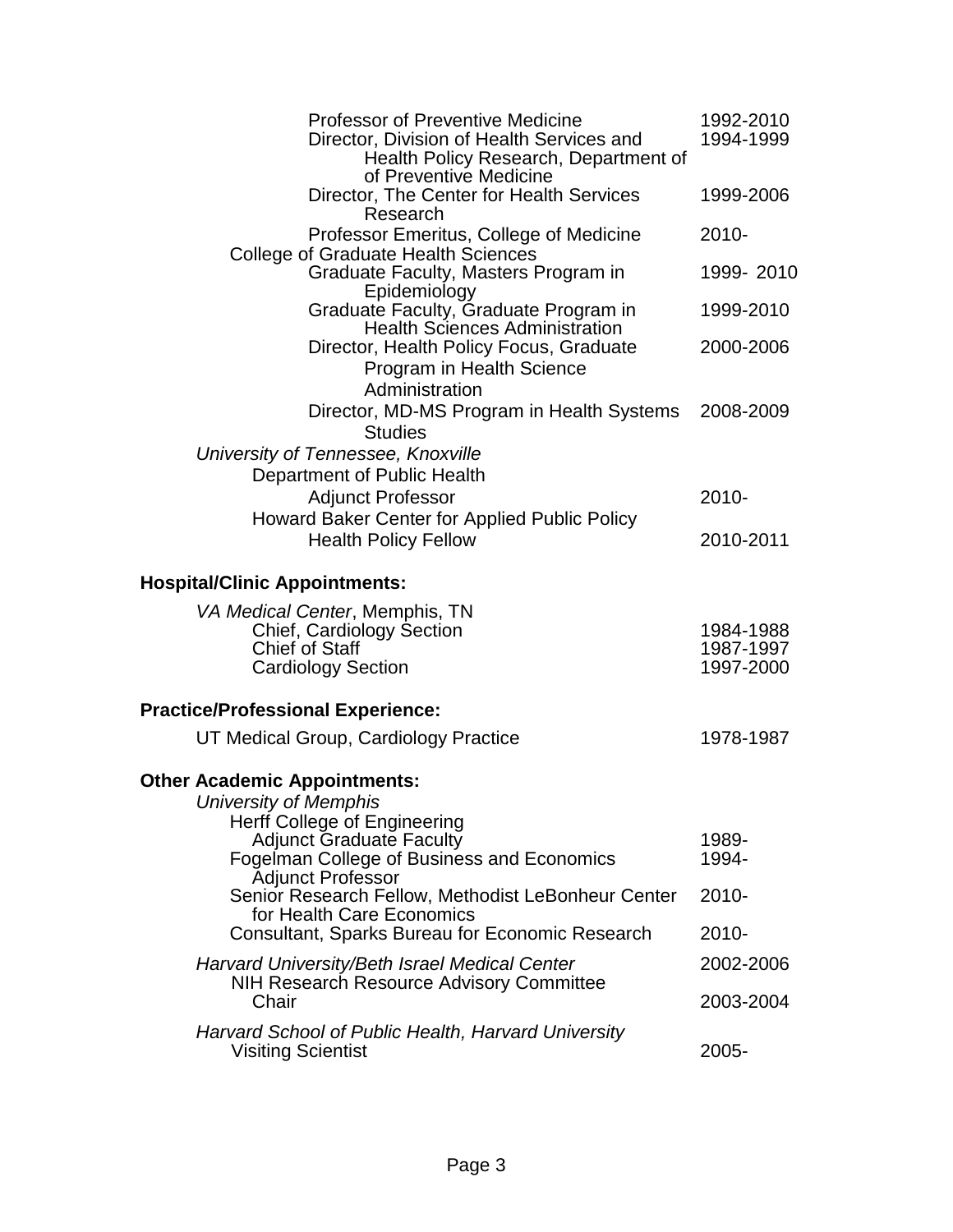| University of Arkansas for Medical Sciences<br>Faye Boozeman School of Public Health<br><b>Adjunct Professor</b> | 2006-       |
|------------------------------------------------------------------------------------------------------------------|-------------|
| <b>Private Sector Experience:</b>                                                                                |             |
| Research, Incorporated<br>Board of <i>Directors</i> (Founding President)                                         |             |
| UpToDate, Inc.<br>Associate Editor, Section on Electrocardiography                                               |             |
| <b>Teaching Experience:</b>                                                                                      |             |
| <b>Principles of Health Policy and Systems</b>                                                                   |             |
| Developed and taught                                                                                             | 2002 - 2010 |
| <b>Health Policy and Politics</b>                                                                                |             |
| Developed and taught                                                                                             | 2003-2006   |
| <b>Health Policy and Rhetroic</b>                                                                                |             |
| Developed and taught                                                                                             | 2006, 2011  |
| International Public Health                                                                                      |             |
| Developed and taught                                                                                             | 2008        |
| <b>Public Health Leadership</b>                                                                                  | 2006-2009   |
| Developed and taught<br><b>Doctoral Seminar in Health Policy</b>                                                 |             |
| Developed and taught                                                                                             | 2011        |
| Doctoral committees, students in the health policy focus,                                                        |             |
| Graduate Program in Health Sciences Administration                                                               |             |
| Other                                                                                                            |             |
| Lectures in health systems and policy, various courses in                                                        |             |
| Colleges of Medicine and other Health Science Center colleges.                                                   |             |
|                                                                                                                  |             |
|                                                                                                                  |             |
| <b>Editorial Appointments:</b>                                                                                   |             |
| Editor, Health Policy Series, Tennessee Medicine                                                                 |             |
| Editorial Board, Journal of Health and Human Resource Administration                                             |             |
| Editorial Board, American Journal of Cardiology<br>Editorial Board. Journal of Electrocardiology                 |             |

Editorial Board, *Journal of Electrocardiology* Editorial Board, *American Journal of Noninvasive Cardiology* Abstract Review Committee, American Heart Association Abstract Review Committee, American College of Cardiology Reviewer, *American Heart Journal* Reviewer, *Chest* Reviewer, *Circulation* Reviewer, *Circulation Research* Reviewer, *Journal of the American College of Cardiology* Reviewer, *Journal of the American Geriatric Society* Reviewer, *Journal of the American Medical Association* Reviewer, *Journal of Cardiovascular Electrophysiology* Reviewer, *Journal on Health Care for the Poor and Uninsured* Reviewer, *Milbank Quarterly* Reviewer*, Medical Care* Reviewer, *Public Library of Science (Medicine)*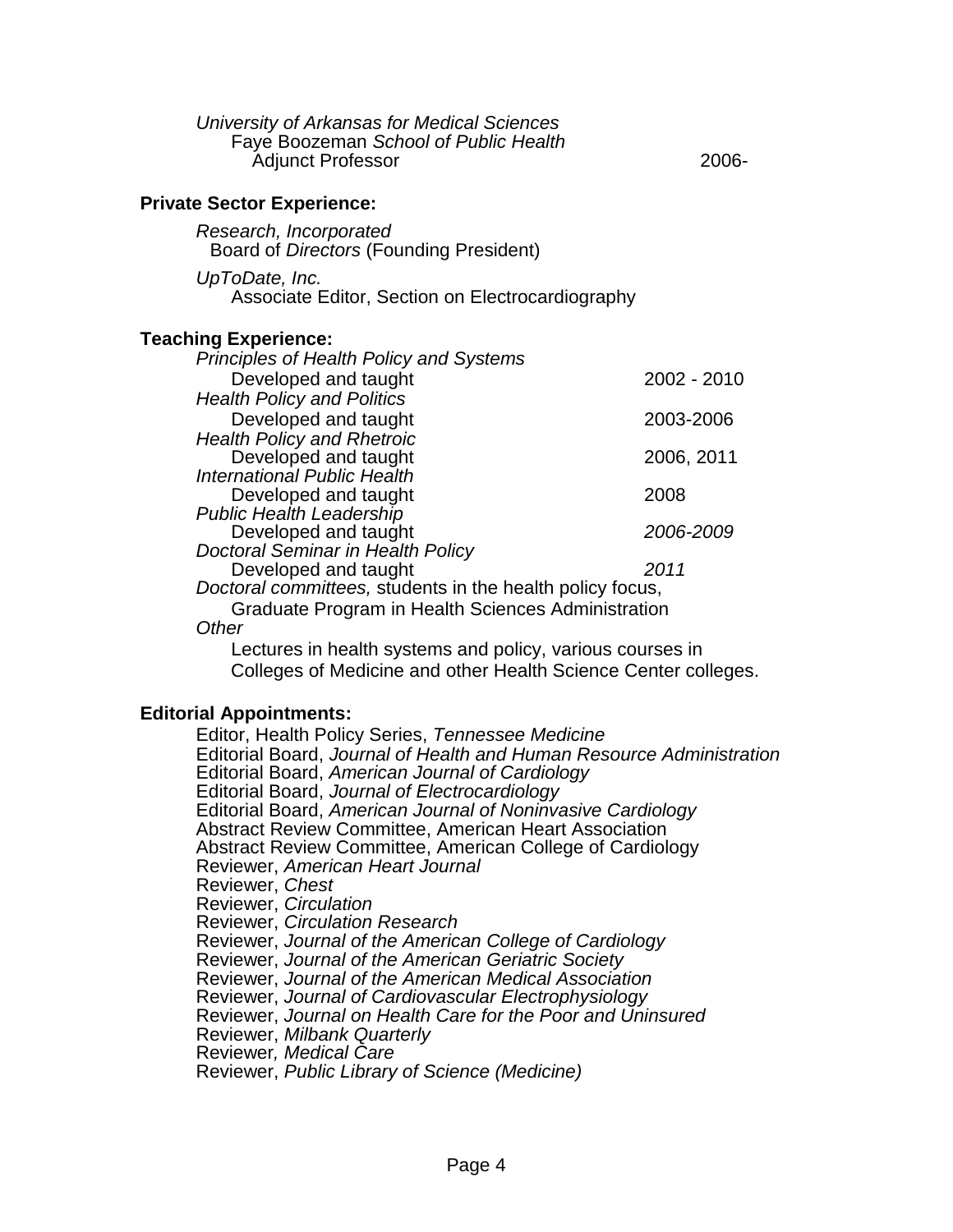### **Committees and Offices Held:**

*University of Tennessee Health Science Center*

University of Tennessee – Hadassah Hebrew University Medical Center Medical Student Exchange Program (Director)

Planning Group for University of Tennessee School of Public Health (Chair)

Public Health Education Coordinating Group (Chair)

*University of Tennessee College of Medicine* Task Force on Generalist Education Medical Scientist Training Program Advisory Committee (Chair) Faculty Advisor, Student Health Policy Interest Group Tennessee Interdisciplinary Health Policy Program (Director) Medical Student Certificate Program in Health Policy

and Leadership, Advisory Committee (Founder and Chair) Master of Science Program in Health Systems and Policy (Founder and Director)

*Tennessee State Government*

Early Action Committee Advisory Committee (Member) Tennessee State Health Planning Commission (Consultant)

*Shelby County Government*

Shelby County Regional Health Planning Council (Member) Shelby County and Memphis Air Pollution Control Board (Member)

*Department of Veterans Affairs*  Medical District 11 Planning Board (chair) Southern Region Planning Board National Health Care Reform Task Force Departmental Task Force on Presidential Performance Measures

*American Heart Association*

Committee on Electrocardiography Subcommittee on Coronary Care Unit Monitoring (Chair) Subcommittee on ECG Standards Fellow, American Heart Association

*Association for Advancement of Medical Instrumentation* Subcommittee on Ambulatory ECG Monitoring

*JDC-Brookdale Institute for Gerontology and Human Development in Israel* Sabbatical Scholar (May-September, 1992)

*Journal of the Tennessee Medical Association* Editor, *From the Prevention Center* Series Editor, *Health Policy Reports* Series

*Mid-South Foundation for Medical Care, QSource* **Consultant** 

# **Other Professional Affiliations and Activities (Selected):**

Consortium for Health and Economic Development in the Delta Region, Chair, Steering Committee

Tennessee Consortium for Public Health Workforce Development (Executive Director)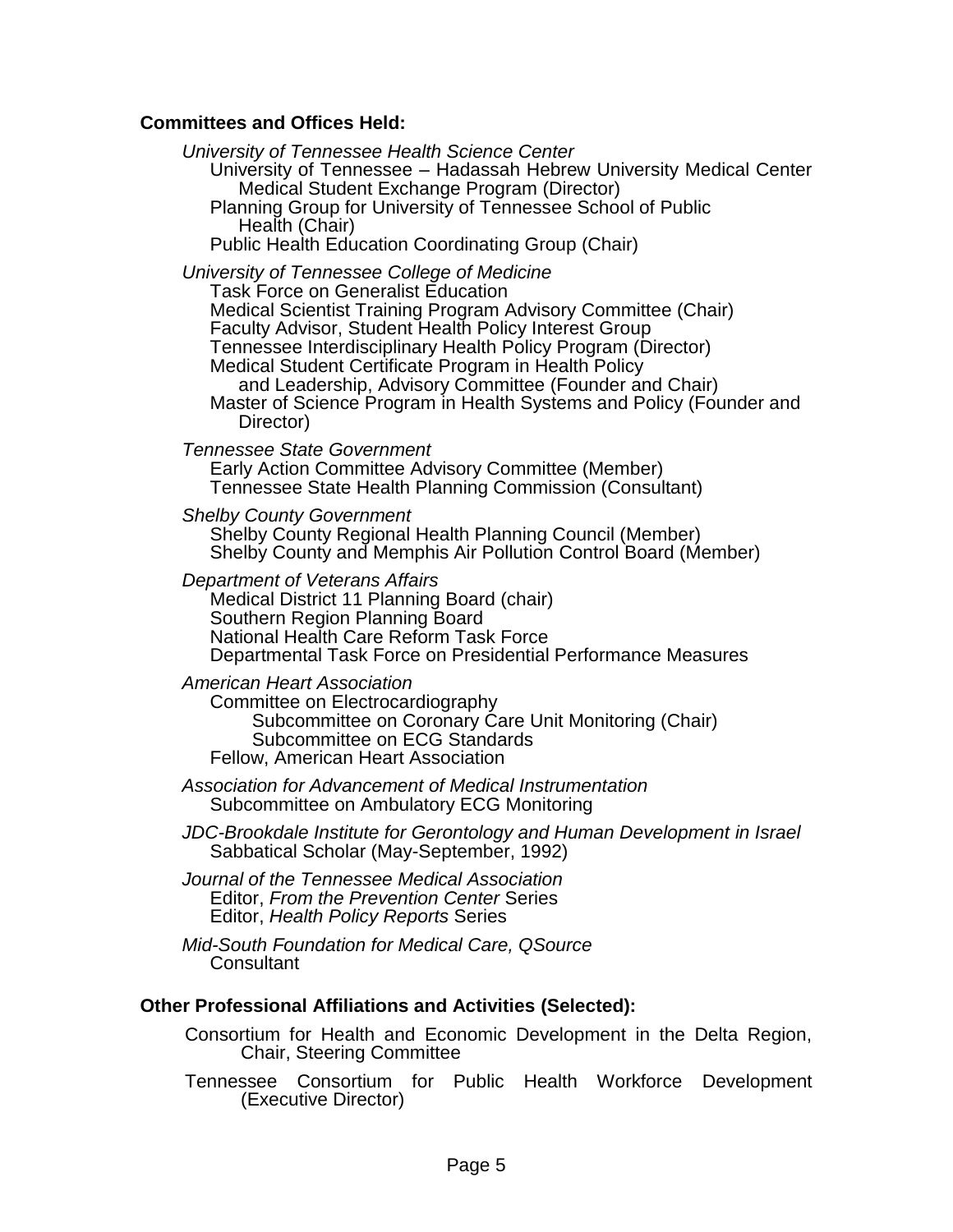WKNO TV, *It Matters Series* on the uninsured (Associate Producer) Pfizer, Inc., Pharmaceutical Economics and Policy Council (member) NIH Cardiovascular and Renal Study Section NIH Special Review Committees NIH, NHLBI Clinical Investigator Review Committees

# **Research and Other External Support (major and recent only):**

- Agency for Healthcare Research and Quality, "Health as Economic Engine" Conference Grant, 2003-4
- Robert Wood Johnson Foundation, "State Forums Partnership Program: 2003-2005
- Tennessee Department of Health, "Tennessee Consortium for Public Health Workforce Development", 2003 – 2009
- Tennessee Department of Commerce and Insurance, "State Planning Grant" 2004-5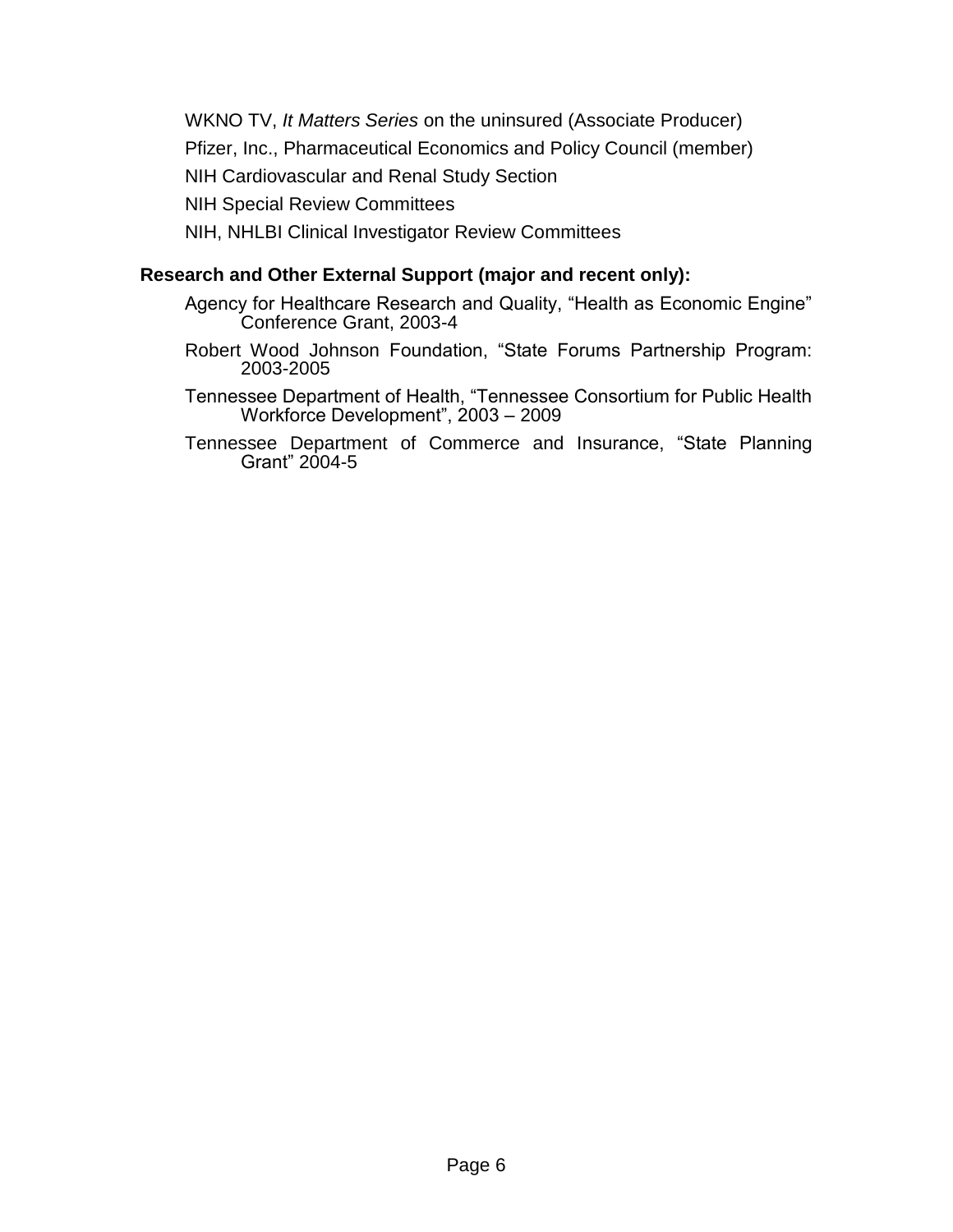# **Books and Book Chapters:**

- 1. Mirvis, D.M.: Isopotential mapping in acute myocardial infarction. In "Electrocardiographic Body Surface Mapping", R. Th. van Dam and A. van Oosterom, eds. Martinus Nijhoff, Boston, 1986.
- 2. Mirvis, D.M. [editor]: "Body Surface Isopotential Mapping", Kluwer Academic Publishers, Boston, 1988.
- 3. Mirvis, D.M.: Palpitations. In "Clinical Methods", H.K. Walker, W.D. Hall, J.W. Hurst, eds. Butterworth, Boston, 1990.
- 4. Mirvis, D.M.: "Electrocardiography: A Physiologic Approach". Mosby Year Book, Boston, 1993.
- 5. Mirvis, D.M., Prywes M: Medical education in Israel: History, structure and current challenges. In "International Handbook of Medical Education", A.W. Sajid. C. H. McGuire, R.M. Veatch, L.R. Aziz, and L.K.Gunzburger, eds. Greenwood Press, Westport, CT, 1994.
- 6. Mirvis, D.M.: "Body Surface Potential Mapping." In "Cardiac Arrhythmia: Mechanism, Diagnosis and Management," P.J. Podrid, P.R. Kowey, eds. Williams and Wilkins, Boston, 1995.
- 7. Mirvis, D.M.: "Physician Behavior". In "Handbook of Health Administration", J. Johnson and A.O. Kilpatrick, eds. Marcel Dekker, Boston, 1999, pp. 439-460.
- 8. Barth TJ, Mirvis DM, Hill KP, Mulholland KL: "Strategic Planning in a VA Medical Center". In "Handbook of Health Administration", J. Johnson and A.O. Kilpatrick, eds. Marcel Dekker, Boston, 1999, pp 655-668.
- 9. Mirvis DM, Plonsey R: "The Electrocardiogram and Electrophysiological Analysis". In "Cardiac Arrhythmias", M. Rosen and P. Spooner, eds. Marcel Dekker, Boston, 2000.
- 10. Mirvis DM, Goldberger AL: "Electrocardiography." In "Heart Disease", E. Braunwald, D. Zipes and P. Libby, eds. W.B. Saunders, Philadelphia, 2001.
- 11. Mirvis, D.M.: "Billing", "Carve-Outs", "Patient Expectations" and "Per-Diem". Sections in Encyclopedia of Health Care Management, M. Stahl, ed. Thousand Oaks, CA: Sage Publications, 2003.
- 12. Mirvis, D.M.: "Physician Behavior". In "On-Line Handbook of Health Administration", A.O. Kilpatrick, ed. Marcel Dekker, Boston, 2004.
- 13. Mirvis DM, Goldberger AL: "Electrocardiography." In "Heart Disease", E. Braunwald, D. Zipes and P. Libby, eds, 7<sup>th</sup> edition. Lippincott, Philadelphia, 2005.
- 14. Mirvis DM, Goldberger AL: "Electrocardiography." In "Heart Disease", E. Braunwald, D. Zipes and P. Libby, eds, 8<sup>th</sup> edition. Lippincott, Philadelphia, 2007.
- 15. Mirvis DM, Goldberger AL: "Electrocardiography." In "Heart Disease", E. Braunwald, D. Zipes and P. Libby, eds, 9<sup>th</sup> edition. Lippincott, Philadelphia, 2011.
- 16. Hall-Campbell A, Connor P, Tipton N, Mirvis DM: "The Tennessee Pubic Health Workforce Development Consortium: A Multi-Campus Model of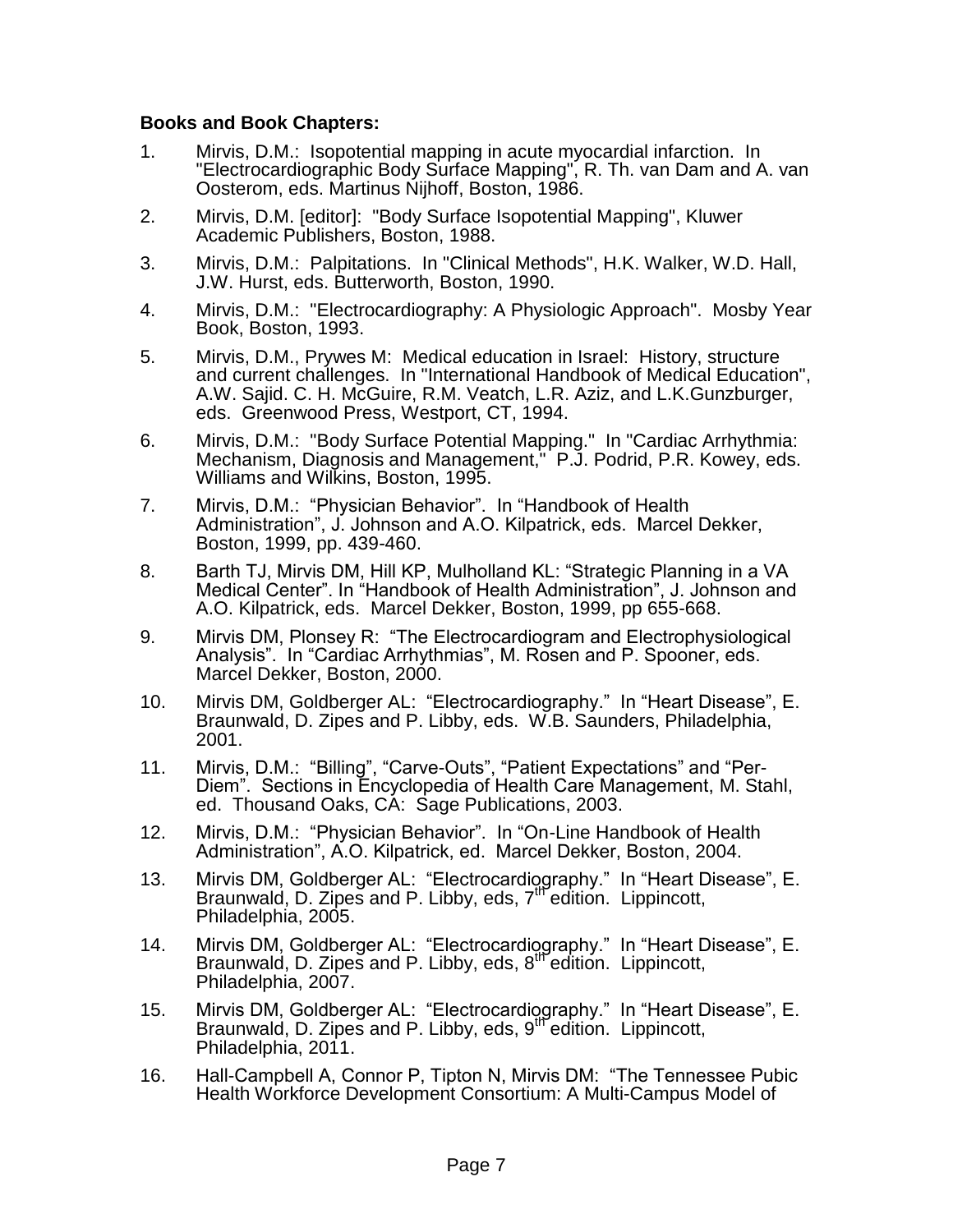Online Learning for the Public Good". In "Higher Education, emerging Technologies and Community Partnerships." MA Bowdon, RG Carpenter, eds,.Hershey, PA: IGI Global.

### **Peer-Reviewed Journal Articles:**

- 1. Mirvis, D.M., Kopf, G.S., Potalla, E.W.: The effect of low frequency response catheter systems on the calculation of force velocity parameters in the intact heart. Proceedings 10th Rocky Mountain Bioengineering Symposium, pp. 84-88, 1973.
- 2. Kopf, G.S., Mirvis, D.M., Myers, R.E.: Central nervous system tolerance to cardiac arrest during profound hypothermia. Journal of Surgical Research 18(5): 29-34, 1975.
- 3. Mirvis, D.M., Bandura, J.P., and Brody, D.A.: Wenckebach-type exit block from an ectopic focus as a cause of variable coupling. Journal of Electrocardiology 9 (4): 365-370, 1976.
- 4. Mirvis, D.M., Keller, F.W., Cox, J.W., Jr. and Dowdie, R.F.: Digital computer quantitation of exercise electrocardiograms with construction of precordial isopotential maps. Biomedical Sciences Instrumentation 15:123-127, 1977.
- 5. Brody, D.A., Mirvis, D.M., Keller, F. W., Cox, J.W., Jr. and Ideker R.E.: The electrocardiographic image surface revisited. Journal of Electrocardiology 10(1): 79-85, 1977.
- 6. Brody, D.A., Mirvis, D.M., Ideker, R.E., Cox, J.W., Jr., Keller, F.W., Larsen, R.A. and Bandura, J.P.: Relative dipolar behavior of the equivalent T-wave generator: Quantitative comparison with ventricular excitation. Circulation Research 40(3): 263-268, 1977.
- 7. Mirvis, D.M., Bandura, J.P. and Brody, D.A.: Symptomatic swallowinginduced paroxysmal supraventricular tachycardia. American Journal of Cardiology 39(5): 741-743, 1977.
- 8. Ideker, R.E., Bandura, J.P., Cox, J.W., Jr., Keller, F.W., Mirvis, D.M., and Brody, D.A.: Path and significance of heart vector migration during QRS and ST-T complexes of ectopic beats in isolated perfused rabbit hearts. Circulation Research 41(4): 558-564, 1977.
- 9. Mirvis, D.M., Bandura, J.P. and Brody, D.A.: Rate dependent variation in the duration of the QRS complex with left anterior fascicular block,. Chest 72(4): 524-526, 1977.
- 10. Mirvis, D.M., Keller, F.W., Ideker, R.E., Cox, J.W., Jr., Zettergren, D.G. and Dowdie, R.F.: Values and limitations of surface isopotential mapping techniques in the detection and localization of multiple discrete epicardial events. Journal of Electrocardiology 10(4): 347-358, 1977.
- 11. Mirvis, D.M., Keller, F.W., Ideker, R.E., Cox, J.W., Jr., Dowdie, R.F. and Zettergren, D.G.: Detection and localization of multiple epicardial electrical generators by a two-dipole ranging technique. Circulation Research 41(4): 551-557, 1977.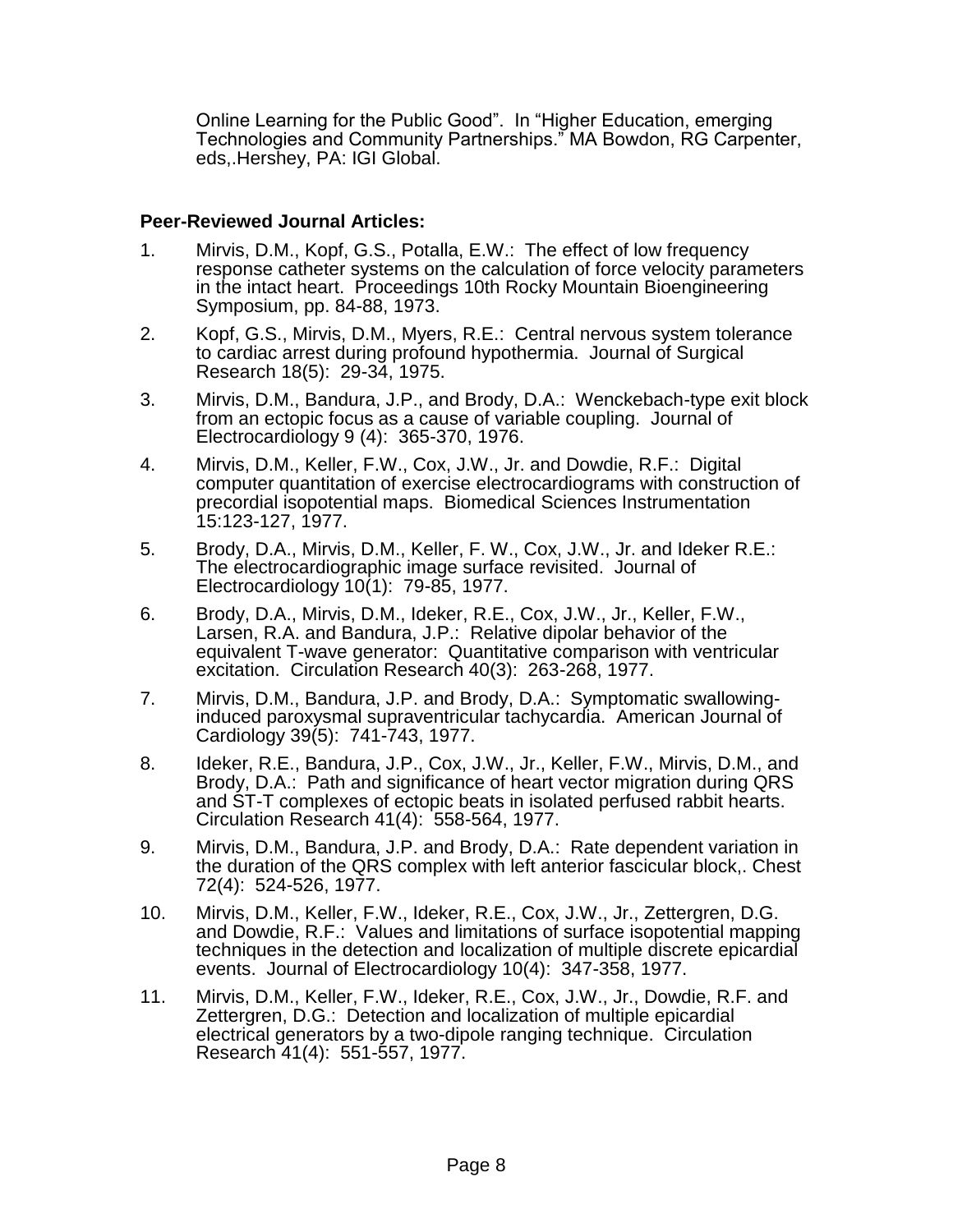- 12. Mirvis, D.M., Keller, F.W., Cox, J.W., Jr., Zettergren, D.G., Dowdie, R.F. and Ideker, R.E.: Left precordial isopotential mapping during supine exercise. Circulation 56(2): 245-252, 1977.
- 13. Mirvis, D.M., Kopf, G.S. and Potalla, E.W.: Harmonic analysis of the left ventricular pressure waveform of the primate. Cardiology 63(2): 79-83, 1978.
- 14. Mirvis, D.M., Keller, F.W. and Cox, J.W., Jr.: Experimental comparison of four inverse electrocardiographic constructs in the isolated rabbit heart. Journal of Electrocardiology 11(1): 57-65, 1978.
- 15. Mirvis, D.M., Keller, F.W., Ideker, R.E., Zettergren, D.G. and Dowdie, R.F.: Equivalent generator properties of acute ischemic lesions in the isolated rabbit heart. Circulation Research 42(5): 767-785, 1978.
- 16. Mirvis, D.M. and Bandura, J.P.: Atrioventricular nodal gap conduction as a manifestation of dual nodal pathways. American Journal of Cardiology 41(5): 1115-1118, 1978.
- 17. Mirvis, D.M. and Erwin, S.W.: Ventricular pre-excitation and prolonged Q-T interval syndromes in a patient with mitral valve prolapse. American Heart Journal 96(4): 529-532, 1978.
- 18. Ideker, R.E., Mirvis, D.M., Keller, F.W. and Pilkington, T.C.: Dipole crosstalk in an inverse cardiac generator. IEEE Transaction in Biomedical Engineering BME-25(5): 476-479, 1978.
- 19. Mirvis, D.M. and Keller, F.W.: A microprocessor controlled timing device for cardiac electrical stimulation. Journal of Electrocardiology 12(1): 83- 87, 1979.
- 20. Mirvis, D.M.: Electrocardiographic QRS changes induced by acute coronary ligation in the isolated rabbit heart. Journal of Electrocardiology 12(2): 141-150, 1979.
- 21. Mirvis, D.M. and Larsen, R.A.: Experimental evaluation of a moving dipole-octapole pair equivalent cardiac generator. Journal of Electrocardiology 12(2): 169-177, 1979.
- 22. Cox, J.W., Laughter, J.S., Brandon, C.W., Keller, F.W., Dowdie, R.F., Phillips, H.A. and Mirvis, D.M.: A system oriented electrocardiographic amplifier. Cardiovascular Research 13(4): 238-241, 1979.
- 23. Mirvis, D.M.: Experimental evaluation of the mean electrical equivalent generator of the isolated rabbit heart. Journal of Electrocardiology 12(4): 387-394, 1979.
- 24. Demetriou, C.A. and Mirvis, D.M.: Application of cluster analysis to electrocardiographic lead selection. Biomedical Sciences Instrumentation 16:11-14, 1980.
- 25. Mirvis, D.M.: Body surface distribution of electrical potential during atrial depolarization and repolarization. Circulation 62(1): 167-173, 1980.
- 26. Mirvis, D.M.: Comparison of isopotential surface mapping and dipole ranging methods for assessing equivalent cardiac generator properties. Cardiovascular Research 14(6): 360-368, 1980.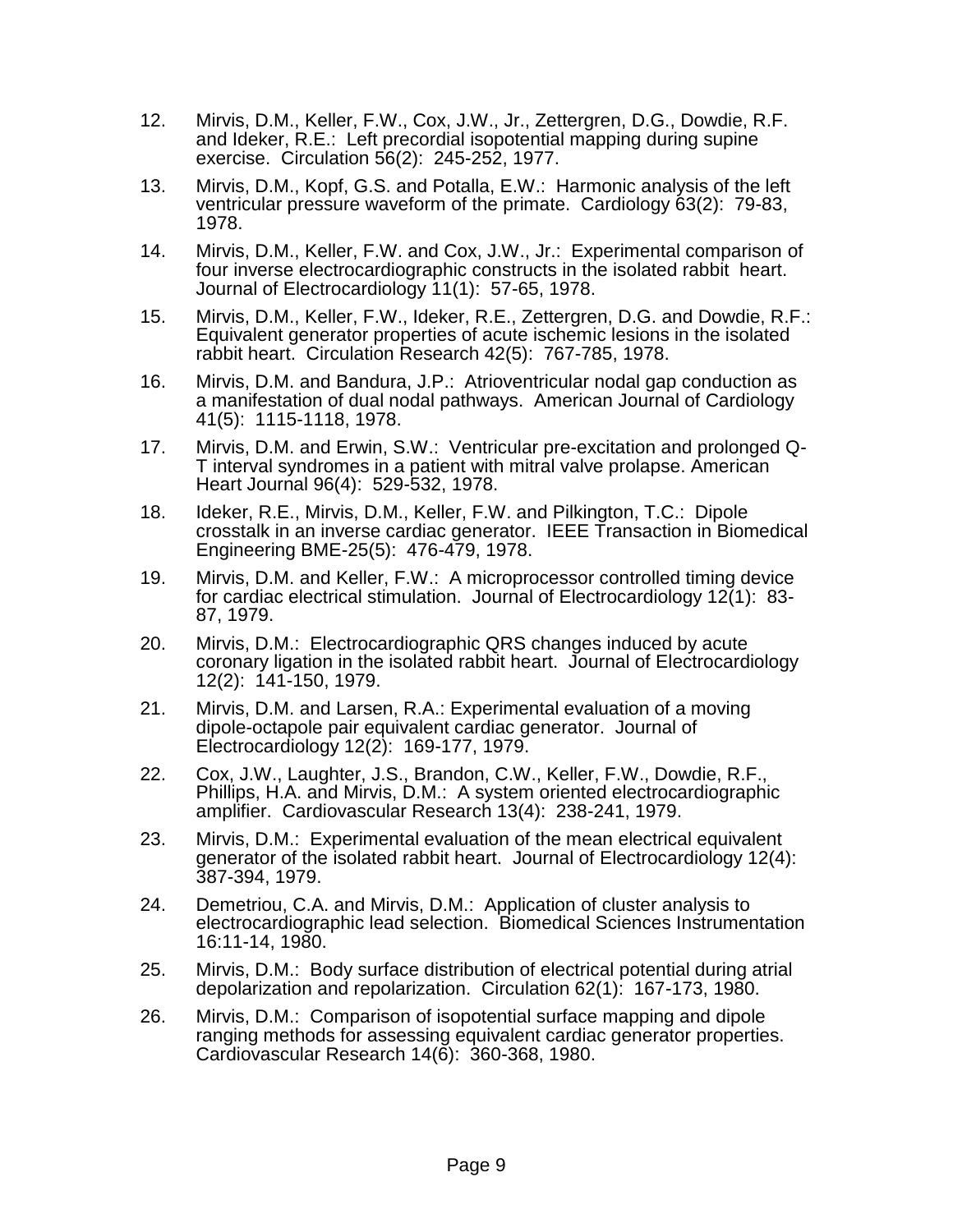- 27. Mirvis, D.M.: Body surface distributions of repolarization forces during acute myocardial infarction. I. Isopotential and isoarea mapping. Circulation 62(4): 878-887, 1980.
- 28. Mirvis, D.M: Body surface distributions of exercise induced QRS changes in normal subjects. American Journal of Cardiology 46(6): 988-993, 1980.
- 29. Myers, R.E., Kopf, G.S. and Mirvis, D.M.: Hemodynamic response to profound hypoxia in intact monkeys. Stroke 11(4): 389-393, 1980.
- 30. Mirvis, D.M.: Body surface distributions of repolarization potentials after acute myocardial infarction. II. Relationship between isopotential mapping and ST-segment potential summation methods. Circulation 63(3): 623-631, 1981.
- 31. Mirvis, D.M.: Isoarea distributions during ectopic stimulation of isolated rabbit hearts. Journal of Electrocardiology 14(2): 159-168, 1981.
- 32. Mirvis, D.M., Holbrook, M.A.: Body surface distributions of repolarization potentials after acute myocardial infarction. III. Dipole ranging in normal subjects and in patients with acute myocardial infarction. Journal of Electrocardiology 14(4): 387-398, 1981.
- 33. Mirvis, D.M.: Evaluation of normal variations in ST-segment patterns by body surface isopotential mapping. American Journal of Cardiology 50(1): 122-128, 1982.
- 34. Mirvis, D.M.: The electrogenesis of terminal QRS notches in normal subjects. Journal of Electrocardiology 16(2): 113-122, 1983.
- 35. Mirvis, D.M.: Effects of thoracotomy on volume conductor properties of the canine torso. Journal of Electrocardiology 16(3): 279-286, 1983.
- 36. Mirvis, D.M., Gordey, R.L.: Electrocardiographic effects of myocardial ischemia induced by atrial pacing in dogs with coronary stenosis. I. Repolarization changes with progressive left circumflex coronary arterial narrowing. Journal of American College of Cardiology 1(4): 1090-1098, 1983.
- 37. Marin-Garcia, J., Moller, J.H., Mirvis, D.M.: The pulmonic valve echogram in the assessment of pulmonary hypertension in children. Pediatric Cardiology 4(3): 209-214, 1983.
- 38. Mirvis, D.M.: Differential electrocardiographic effects of myocardial ischemia induced by atrial pacing in dogs with varying coronary stenosis. Circulation 68(5): 1116-1126, 1983.
- 39. Mirvis, D.M.: Management guidelines for acute myocardial infarction. Advances in Internal Medicine 28: 1-29, 1983.
- 40. Mirvis, D.M.: Electrocardiographic effects of myocardial ischemia induced by atrial pacing in dogs with coronary stenosis. II. Comparison of QRS changes in normal dogs and in dogs with left circumflex arterial narrowing. Journal of Electrocardiology 17(1): 33-42, 1984.
- 41. Ramanathan, K.B., Knowles, J., Connor, M.J., Tribble, R., Kroetz, F.W., Sullivan, J.M., Mirvis, D.M.: Natural history of chronic mitral insufficiency. Relationship of peak systolic pressure/end systolic volume ratio to morbidity and mortality. Journal of the American College of Cardiology 3(6): 1412-1415, 1984.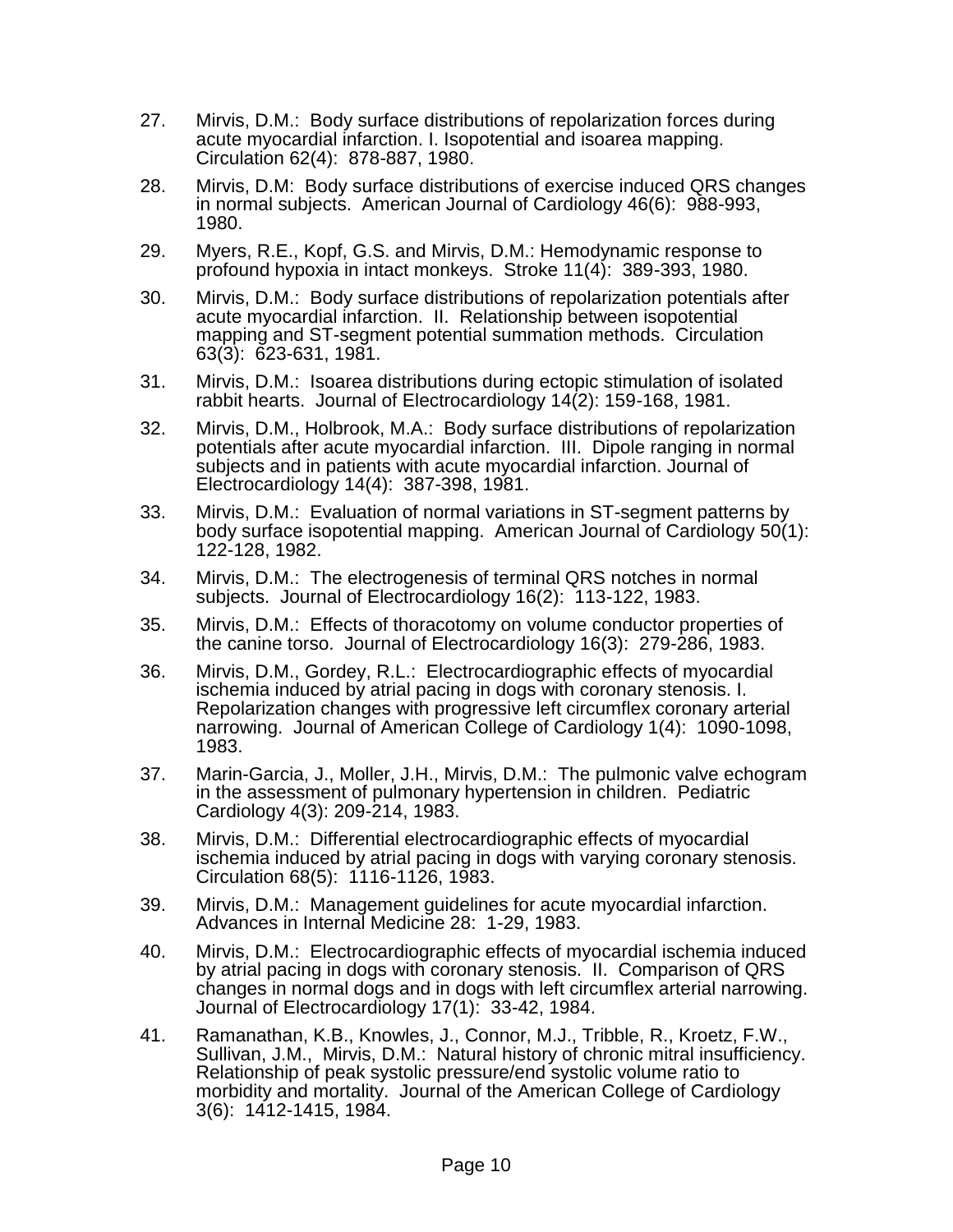- 42. Marin-Garcia, J., Mirvis, D.M.: Myocardial disease in Rocky Mountain Spotted Fever: Clinical, functional and pathologic findings. Pediatric Cardiology 5 (1): 149-154, 1984.
- 43. Kang, E.S., Mirvis, D.M.: Reversible highly-localized alterations in fatty acid metabolism in the chronically ischemic canine myocardium. American Journal of Cardiology 54 (2): 411-414, 1984.
- 44. Gettes, L.S., Zipes, D.P., Gillette, P.C., Josephson, M.E., Laks, M.M., Mirvis, D.M., Scheinman, M.M., Sheffield, L.T., Wu, D.: Personnel and equipment required for electrophysiologic testing. Circulation 69(6): 1219A-1221A, 1984.
- 45. Mirvis, D.M., Marin-Garcia, J.: Effects of tachycardia with normal and ectopic ventricular activation on S-T segment potentials and patterns in the dog. Journal of Electrocardiology 18(3): 223-232, 1985.
- 46. Mirvis, D.M.: Ability of standard ECG parameters to detect body surface isopotential abnormalities of pacing induced myocardial ischemia in the dog. Journal of Electrocardiology 18(1): 77-86, 1985.
- 47. Nichols, T.L., Mirvis, D.M.: Frequency content of the electrocardiogram. Spatial features and effects of myocardial infarction. Journal of Electrocardiology 18(2): 185-194, 1985.
- 48. Ideker, R.E., Mirvis, D.M., and Smith, W.M.: Late, fractionated potentials. The American Journal of Cardiology 55: 1614-1621, 1985.
- 49. Mirvis D.M.: Electrocardiographic correlates of myocardial ischemia induced atrial and ventricular pacing in dogs with coronary stenosis. Cardiovascular Research 19: 254-263, 1985.
- 50. Mirvis, D.M.: Spatial variation of Q-T intervals in normal persons and in patients with acute myocardial infarction. Journal of the American College of Cardiology 5(3): 625-631, 1985.
- 51. Sheffield, L.T., Berson, A., Bragg-Remschel, D., Gillette, P.C., Hermes, R.E., Hinkle, L., Kennedy, H., Mirvis, D.M., Oliver, C.: Recommendations for standards of instrumentation and practice in the use of ambulatory electrocardiography. Circulation 71(3): 626A-636A, 1985.
- 52. Mirvis, D.M., Ingram, L.A., Holly, M.K., Wilson, J.L., and Ramanathan, K.B.: Electrocardiographic effects of experimental nontransmural myocardial infarction. Circulation 71(6): 1206-1214, 1985.
- 53. Mirvis, D.M., Wilson, J.L., Ramanathan, K.B.: Effects of experimental myocardial infarction on the S-T segment response to tachycardia. Journal of the American College of Cardiology 6(3): 665-673, 1985.
- 54. Samaha, J.K., Conner, M.J., Tribble, R., Kroetz, F.W., Sullivan, J.M., Mirvis, D.M.: Natural history of left anterior descending coronary artery disease. Significance of proximal location of stenoses. Clinical Cardiology 8(8): 415-422, 1985.
- 55. Wilson, J.L., Netherland, D.E., Ingram, L.A., Ramanathan, K.B., Mirvis, D.M.: Myocardial infarction following acute occlusion and reperfusion of the septal coronary artery. Basic Research in Cardiology 80(6): 670-676, 1985.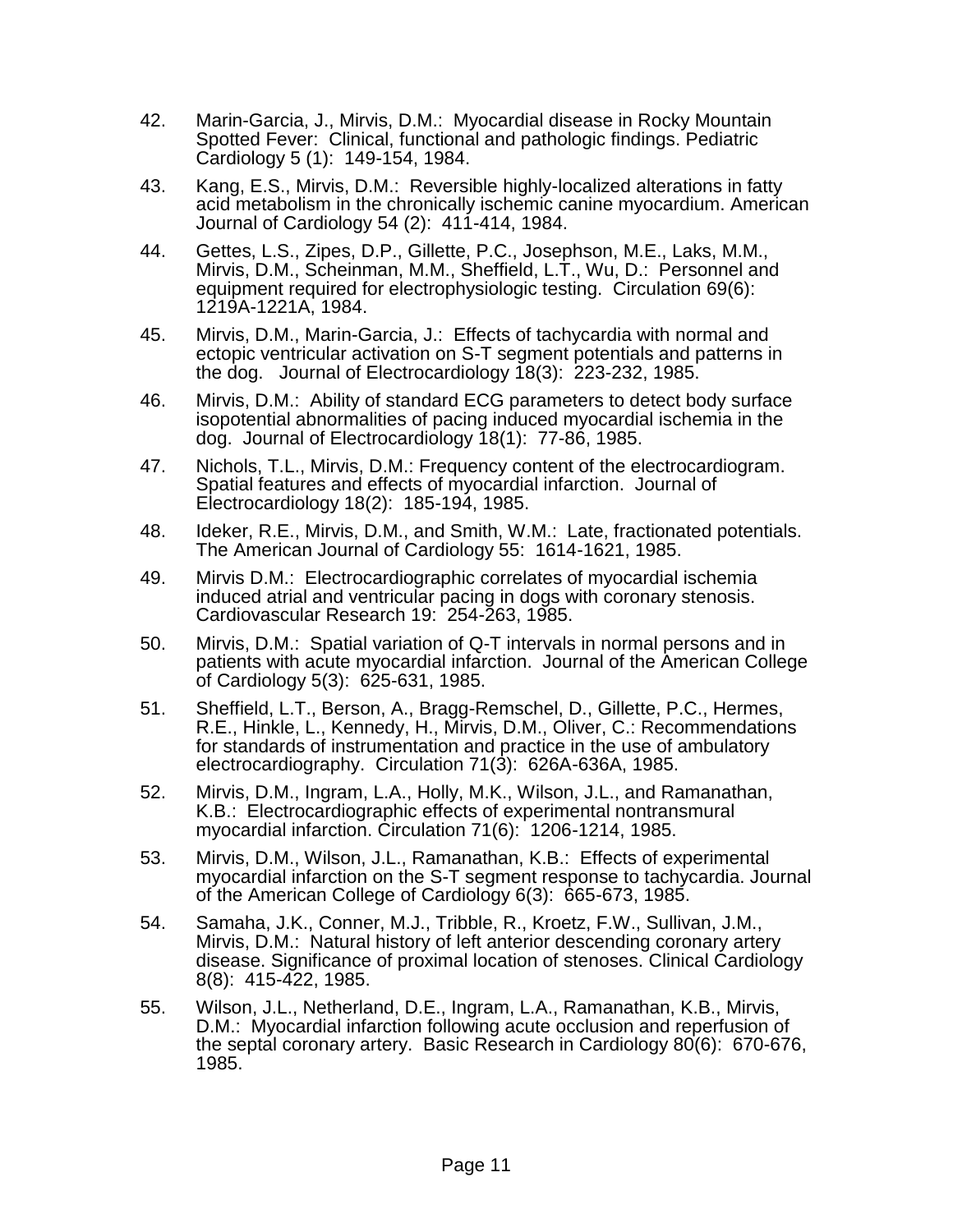- 56. Mirvis, D.M., Wilson, J.L.: Determination of the spatial and intensity properties of atrial repolarization potentials in the dog. Journal of Electrocardiology 19(2): 99-108, 1986.
- 57. Mirvis, D.M., Ramanathan, K.B., Wilson, J.L.: Regional blood flow correlates of ST segment depression in tachycardia-induced myocardial ischemia. Circulation 73(2): 365-373, 1986.
- 58. Mirvis, D.M., Ingram, L.A., Ramanathan, K.B., Wilson, J.L.: R and S wave changes produced by experimental nontransmural and transmural myocardial infarction. Journal of the American College of Cardiology 8(3): 675-681, 1986.
- 59. Ramanathan, K.B., Vander Zwaag, R., Lemp, G.F., Kroetz, F.W., Sullivan, J.M., Mirvis, D.M.: Prognostic value of the pressure-volume ratio in patients with coronary artery disease. American Journal of Medical Sciences 30(3): 159-163, 1987.
- 60. Mirvis, D.M.: Current status of body surface electrocardiographic mapping. Circulation 75(4): 684-688, 1987.
- 61. Mirvis, D.M.: Termination of ventricular bigeminy by conversion to concealed forms. Journal of Electrocardiology 20(2): 110-113,1987.
- 62. Mirvis, D.M.: Detection of experimental right ventricular infarction by isopotential body surface mapping during sinus rhythm and during ectopic ventricular pacing. Journal of American College of Cardiology, 10(1): 157-163, 1987.
- 63. Mirvis, D.M., Ramanathan, K.B.: Alterations in transmural blood flow and body surface ST segment abnormalities produced by ischemia in the circumflex and left anterior descending coronary arterial beds of the dog. Circulation 76(3): 697-704, 1987.
- 64. Straka, R.J., Lalonde, R.L., Pieper, J.A., Bottorff, M.B., Mirvis, D.M.: Nonlinear pharmacokinetics of unbound propranolol after oral administration. Journal of Pharmaceutical Sciences 76(7): 521-524, 1987.
- 65. Lalonde, R.L., Straka, R.J., Pieper, J.A., Bottorff, M.B., Mirvis, D.M.: Propranolol pharmacodynamic modeling using unbound and total concentrations in healthy volunteers. Journal of Pharmacokinetics and Biopharmaceutics 15(6): 569-582, 1987.
- 66. Lalonde, R.L., Pieper, J.A., Straka, R.J., Bottorff, M.B., Mirvis, D.M.: Propranolol pharmacokinetics and pharmacodynamics after single doses and at steady state. European Journal of Clinical Pharmacology 32(3): 315-318, 1987.
- 67. Nichols, T.L., Lawson, M.A., Mirvis, D.M.: Determination of cardiac equivalent generator properties using a numerical expansion method. Journal of Electrocardiology 20(5): 352-356, 1987.
- 68. Lemp, G.F., Vander Zwaag, R., Hughes, J.P., Maddock, V., Kroetz, F., Ramanathan, K.B., Mirvis, D.M., Sullivan, J.M.: Association between the severity of diabetes mellitus and coronary arterial atherosclerosis. American Journal of Cardiology 60(13): 1015-1019, 1987.
- 69. Sullivan, J.M., Vander Zwaag, R., Lemp, G.F., Hughes, J.P., Maddock, V., Kroetz, F.W., Ramanathan, K.B., Mirvis, D.M.: Postmenopausal estrogen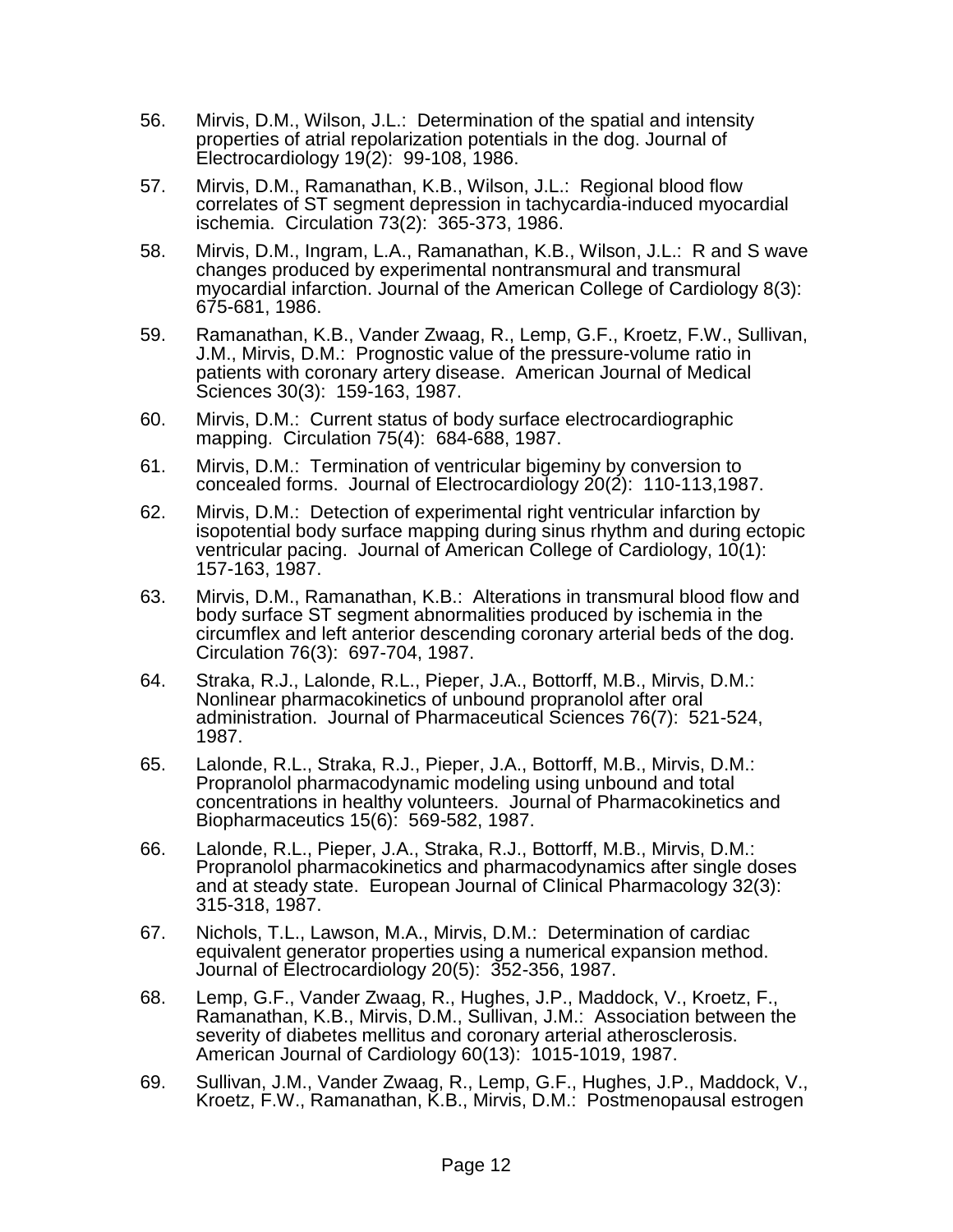use and coronary atherosclerosis. Annals of Internal Medicine 108(3): 358-363, 1988.

- 70. Mirvis, D.M., Ramanathan, K.B., Wilson, J.L.: Comparative electrocardiographic and myocardial blood flow effects of rapid atrial pacing and dipyridamole infusion in dogs with chronic coronary artery occlusion. American Heart Journal 115(5): 984-992, 1988.
- 71. Ramanathan, K.B., Wilson, J.L., Mirvis, D.M.: Effects of coronary occlusion on transmural distribution of blood flow in the interventricular septum and in the left ventricular free wall. Basic Research in Cardiology 83(3): 229-237, 1988.
- 72. Insel, J., Halle, A.A., Mirvis, D.M.: Efficacy of pentoxifylline in patients with stable angina pectoris. Angiology 39(6): 514-519, 1988.
- 73. Vander Zwaag, R., Lemp, G.F., Hughes, J.P., Ramanathan, K.B., Sullivan, J.M., Schick, E.C., Mirvis, D.M.: The effect of cigarette smoking on the pattern of coronary atherosclerosis: A case-control study. Chest 94(2): 290-294, 1988.
- 74. Rutledge, D.R., Pieper, J.A., Mirvis, D.M.: Effects of chronic phenobarbital on verapamil disposition in humans. Journal of Pharmacology and Experimental Therapeutics 246(1): 7-13, 1988.
- 75. Mirvis, D.M.: Physiologic bases for anterior ST segment depression in patients with acute inferior wall myocardial infarction. American Heart Journal 116(5): 1308-1322, 1988.
- 76. Wilson, J.L., Ramanathan, K.B., Ingram, L.A., Mirvis, D.M.: Effects of residual stenosis on infarct size and regional transmural myocardial blood flow after reperfusion. American Heart Journal 116(6): 1523-1529, 1988.
- 77. Kang, E.S., Deaton, P.R., Epstein, D., Ingram, L.A., Mirvis, D.M.: Procainamide *N*-acetyltransferase: Modulation by clofibrate and a microsomal form. General Pharmacology 20(2): 223-227, 1989.
- 78. Insel, J., Mirvis, D.M.: Effect of changes in the definition of ventricular tachycardia on the prevalence of complex ventricular ectopy. Journal of Electrocardiology 22(1): 21-25, 1989.
- 79. Mirvis, D.M., Berson, A.S., Goldberger, A.L., Green, L.S., Heger, J.J., Hinohara, T., Insel, J., Krucoff, M.W., Moncrief, A., Sylvester, R.H., Wagner, G.S.: Instrumentation and practice standards for electrocardiographic monitoring in special care units. A report for health professionals by a task force of the Council on Clinical Cardiology, American Heart Association. Circulation 79(2): 464-471, 1989.
- 80. Mirvis, D.M. and Nichols, L.O.: Pacemaker therapy for academic medicine. Journal of Electrocardiology 22(2): 99-103, 1989.
- 81. Insel, J., Mirvis, D.M., Boland, M.J., Cinquegrani, M.P., Shanes, J., Rubin, S.A., Whalen, J.J.: A multicenter study of the safety and efficacy of benazepril hydrochloride, a long-acting angiotensin-converting enzyme inhibitor, in patients with chronic congestive heart failure. Clinical Pharmacology and Therapeutics 45(3): 312-320, 1989.
- 82. Sullivan, J.M., Lemp, G.F., Vander Zwaag, R., Hughes, J.P., Ramanathan, K.B., Mirvis, D.M.: Association between coronary risk factors, coronary artery lesions, and survival. Bull Saudi Heart Assoc 1(4): 157-167, 1989.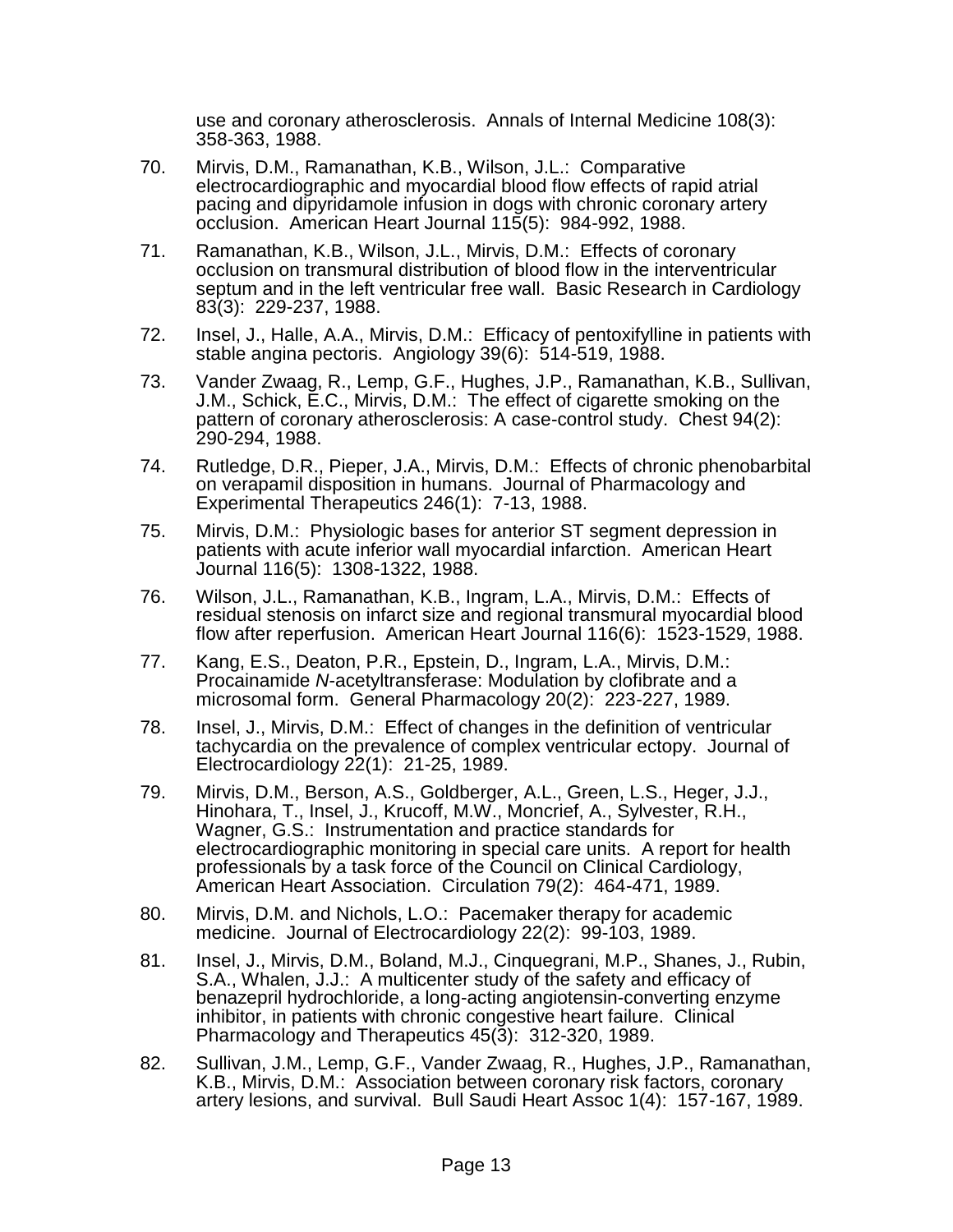- 83. Bottorff, M.B., Lalonde, R.L., Kazierad, D.J., Hoon, T.J., Tsiu, S.J., Mirvis, D.M.: The effects of encainide versus diltiazem on the oxidative metabolic pathways of antipyrine. Pharmacotherapy 9(5): 315-321; 1989.
- 84. Halle, A.A., Mirvis, D.M., Sullivan, J.M., and Kang E.S.: Dose effects of adenine on myocardial ATP content in the post-anoxic nonworking rat heart. General Pharmacology 20(6): 817-820, 1989.
- 85. Kazierad, D.J., Lalonde, R.L., Hoon, T.J., Mirvis, D.M., Bottorff, M.B.: The effect of diltiazem on the disposition of encainide and its active metabolites. Clinical Pharmacology and Therapeutics 46(3): 668-673, 1989.
- 86. Magnetti, S., Mirvis, D.M., Kilpatrick, A.O.: Burnout and stress dynamics among VA leadership. Social Sciences Perspectives 4(3): 70-80, 1989.
- 87. Claydon F.J., Ingram, L.A., Mirvis, D.M.: Detecting myocardial infarction with a numerical expansion technique: Effects of data pooling. Computers in Cardiology 193-196, 1989.
- 88. Ramanathan, K.B., Vander Zwaag, R., Maddock, V., Kroetz, F.W., Sullivan, J.M., Mirvis, D.M.: Interactive effects of age and other risk factors on long-term survival after coronary artery surgery. Journal of American College of Cardiology 15(7): 1493-1499, 1990.
- 89. Mirvis, D.M.: Physicians in organizations: Dilemma of the academic VA staff physician. Archives of Internal Medicine 150(8): 1621-1623, 1990.
- 90. Mirvis, D.M., El-Zeky, F., Vander Zwaag R., Ramanathan, K.B., Crenshaw, J.H., Kroetz, F.W., Sullivan, J.M.: Clinical and pathophysiologic correlates of ST-T-wave abnormalities in coronary artery disease. American Journal of Cardiology 66(7): 699-704, 1990.
- 91. Mirvis, D.M., Insel, J., Boland, M.J., Cinquegrani, M.P., Ghali, JK, Rubin, S.A., Shanes, J., Desilva, J, Whalen, J.J.: Chronic therapy for congestive heart failure with benazepril HCI, a new angiotensin converting enzyme inhibitor. American Journal of Medical Sciences 300(6): 354-360, 1990.
- 92. Sullivan, J.M., Vander Zwaag, R., Hughes, J.P., Maddock, V., Kroetz, F.W., Ramanathan, K.B., Mirvis, D.M.: Estrogen replacement and coronary artery disease. Effect on survival in postmenopausal women. Archives of Internal Medicine 150(12): 2557-2562, 1990.
- 93. Mirvis, D.M., Magnetti, S., Kilpatrick, A.O.: Burnout and job satisfaction among leaders of VA Medical centers. Proceedings of the Association of Management 138-142, 1990.
- 94. Milligan, K.L., Claydon, F.J., Mirvis, D.M.: Equivalent dipole properties of intracavitary potential during myocardial infarction. Proceedings 12th Annual Conference, IEEE Engineering in Medicine and Biology Society, 1990.
- 95. Crenshaw, J.H., Mirvis, D.M., El-Zeky, F., Vander Zwaag, R., Ramanathan, K.B., Maddock, V., Kroetz, F.W., Sullivan, J.M.: Interactive effects of ST-T wave abnormalities on survival of patients with coronary artery disease. Journal of the American College of Cardiology 18(2): 413- 420, 1991.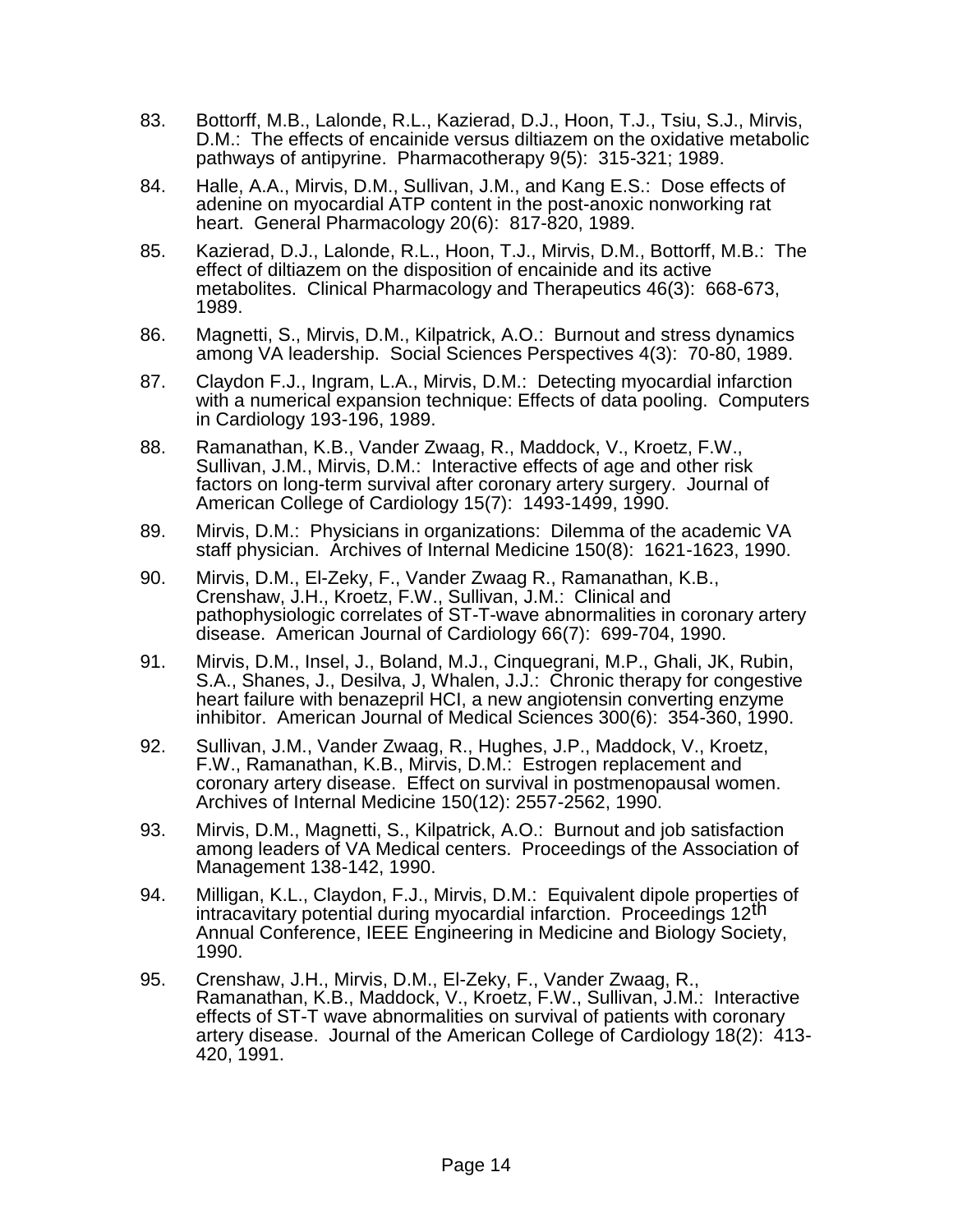- 96. Kilpatrick, A.O., Magnetti, S.M., Mirvis, D.M.: Burnout and job satisfaction among public hospital administrators: Preliminary findings. Journal of Health and Human Resource Administration 13(4): 470-482, 1991.
- 97. Ellenbogen, K.A., Dias, V.C., Plumb, V.J., Heywood, J.T., Mirvis, D.M.: A placebo-controlled trial of continuous intravenous diltiazem infusion for 24 hour heart rate control during atrial fibrillation and atrial flutter: A multicenter study. Journal of the American College of Cardiology 18(4): 891-897, 1991.
- 98. Claydon, F.J., Ingram, L.A., Mirvis, D.M.: Effects of myocardial infarction on cardiac electrical field properties using a numerical expansion technique. Journal of Electrocardiology 24(4): 371-377, 1991.
- 99. Mirvis, D.M.: Anatomic basis for the injury current producing ST-segment shifts on the body surface ECG. Journal of Electrocardiology 24(Supplement): 41-43, 1991.
- 100. Kilpatrick, A.O., Mirvis, D.M., Magnetti, S.M.: Anticipating change: A description of the environment of the Department of Veterans Affairs Health Care System. Journal of Health and Human Resource Administration 14(3): 327-339, 1992.
- 101. Mirvis, D.M.: Physicians' autonomy: The relation between public and professional expectations. New England Journal of Medicine 328(18): 1346-1349, 1993.
- 102. Sullivan, J.M., Vander Zwaag, R., El-Zeky, F., Ramanathan, K.B., Mirvis, D.M.: Left ventricular hypertrophy: Effect on survival. Journal of the American College of Cardiology 22(2): 508-513, 1993.
- 103. Mirvis, D.M.: Pitfalls and promises of the electrocardiogram as a reflector of myocardial ischemia. American College of Cardiology Current Review Journal 2(2):44-46, 1993.
- 104. Mirvis, D.M., Magnetti, S., Kilpatrick, A.O.: Attitudes of local VA leadership toward the VA health care system. Hospital and Health Services Administration 39(1): 103-115, 1994.
- 105. Claydon, F.J., Brannon, S. L., Mirvis, D.M.: Calculating endocardial potentials from measured intracavitary potentials via an inverse solution. Proceedings 15<sup>th</sup> Annual Conference, IEEE Engineering in Medicine and Biology Society, San Diego, CA, Nov. 1993.
- 106. deJongh, A.L., Claydon, F.J., Mirvis, D.M.: Examining the fraction of intrathoracic current that enters the heart during transthoracic defibrillation of the human torso. IEEE Computers in Cardiology 20: 61-64, 1993.
- 107. Mirvis, D.M.: Health care reform: A provider or a patient perspective? Archives of Family Medicine 3(3): 241-245, 1994.
- 108. Mirvis, D.M., Ingram, L.A., Kilpatrick, A.O., Magnetti, S.: Medical school affiliations with Department of Veterans Affairs medical centers: Attitudes of medical center leadership. American Journal of Medical Sciences 308(3): 162-166, 1994.
- 109. Mirvis, D.M., Nichols, L.O., Cloar, T., Hale, S.: Institutional influences on physicians in an academic medical center: A conjoint model. Journal of Health and Human Resources Administration 16(1): 103-114, 1994.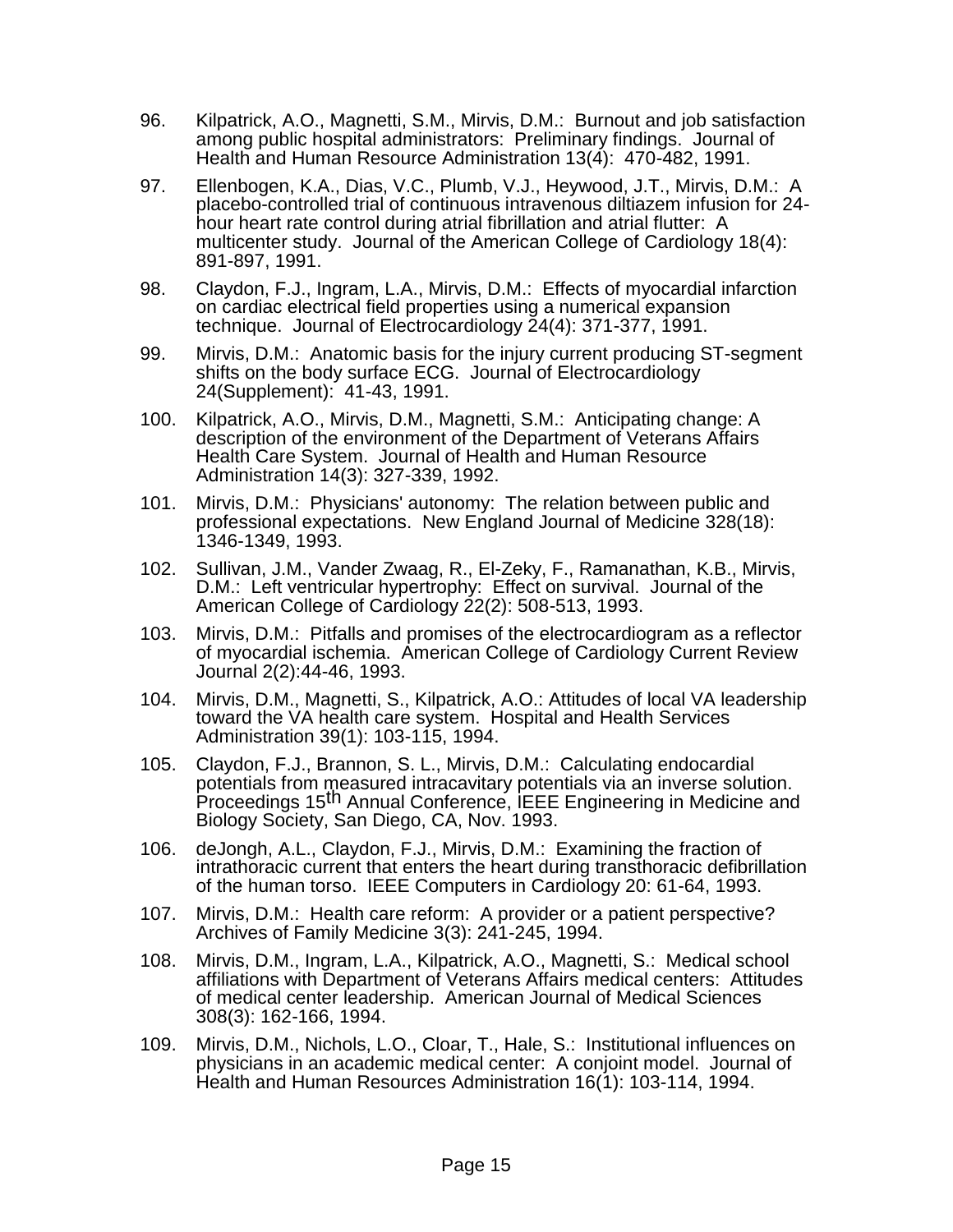- 110. Mirvis, D.M., Burns, R., Gaschen, L., Cloar, T., Graney, M.: Variation in utilization of cardiac procedures in the Department of Veterans Affairs health care system: Effect of race. Journal of the American College of Cardiology 24(5): 1297-1304, 1994.
- 111. Mirvis, D.M.: Doctor patient and doctor patient society relationships after health care reform. Annals of the New York Academy of Sciences 729: 56-61, 1994.
- 112. Ramanathan, K.B., Wilson, J.L., Ingram, L.A., Mirvis, D.M.: Effects of immature recruitable collaterals on myocardial blood flow and infarct size following acute coronary occlusion. Journal of Laboratory and Clinical Medicine 125(1): 66-71, 1995.
- 113. Ramanathan, K.B., El-Zeky, F., Vander Zwaag, R., Crenshaw, J.H., Kroetz, F.W., Sullivan, J.M., Mirvis, D.M.: Long-term survival of patients with coronary artery disease during the 1970s. A cohort study. Chest 107(1): 20-27, 1995.
- 114. Marin-Garcia J., Goldenthal M.J., Ananthakrishnan R., Mirvis D.M.: Localized mitochondrial dysfunction in canine myocardial ischemia. Biochemistry and Molecular Biology International 35(3): 651-659, 1995.
- 115. Mirvis, D.M.: The generalist physician: A partner in a new specialty. American Heart Journal 129:1233-1236, 1995.
- 116. Crenshaw, J.H., El-Zeky, F., Vander Zwaag, R., Sullivan, J.M., Ramanathan, K.B., Mirvis, D.M.: The effect of non-critical coronary artery disease on long-term survival of patients with coronary artery disease. American Journal of Medical Sciences, 310(1): 7-13, 1995.
- 117. Mirvis, D.M.: Increasing the number of generalist physicians: A new regulatory paradigm. American Journal of Medical Sciences 310 (6): 247- 251, 1995.
- 118. Newman-Eberle, T., Solomon, D.K., Zaman, M., Filippini, S., Mirvis, D.M.: Impact of pulmonary rehabilitation team effort for ambulatory patients with chronic lung disease. Pharmacy Practice Manag Q 15(4): 8-18, 1996.
- 119. Mirvis, D.M.: Physiology and biophysics in electrocardiography. Journal of Electrocardiology 29(3): 175-177, 1996.
- 120. Mirvis, D.M, Chang, C.: Managed care, managing uncertainty. Archives of Internal Medicine 157: 385-388, 1997.
- 121. Mirvis D.M., Chang C., Morreim E.H.: Protecting the elderly while managing their care. Journal of the American Geriatrics Society 45: 645- 646, 1997.
- 122. Mirvis, D.M., Kilpatrick, A.O.: Longitudinal study of burnout among leaders of Department of Veterans Affairs Medical Centers. Public Administration and Management 1 (No. 2), 1997.
- 123. Mirvis, D.M.: Health care reform in Israel: An historical and sociopolitical conundrum. International Journal of Public Administration 20(10): 1703- 1720, 1997.
- 124. Marin-Garcia J., Goldenthal, M.J., Ananthakrishna, R., Mirvis, D.M. Specific mitochondrial DNA deletions in canine myocardial ischemia. Biochemistry and Molecular Biology International 40(5): 1057-1065, 1997.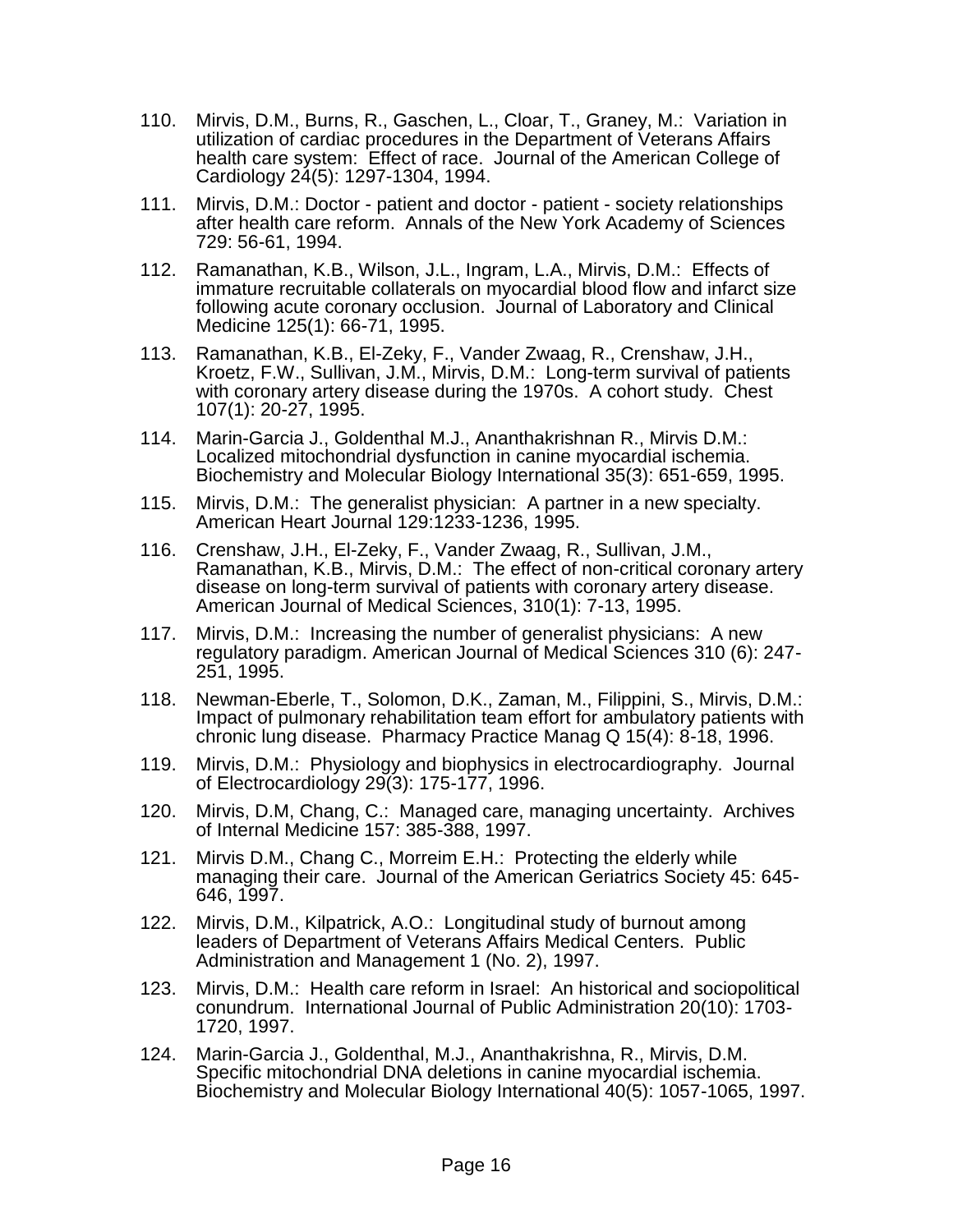- 125. Mirvis D.M.: Academic health centers: you can't (and shouldn't) go home again. American Journal of Medical Science 315(1): 1-3, 1998.
- 126. Chang C.F., Kiser L.J., Bailey J.E., Martins M., Gibson W.C., Schaberg K.A., Mirvis D.M., Applegate W.A.: TennCare Partners: Tennessee's failed managed care program for mental health and substance abuse services. Journal of the American Medical Association 279 (11): 864-869, 1998.
- 127. Mirvis D.M.: Managed care, managing ethics. Journal of the American Geriatrics Society 46: 389-390, 1998.
- 128. Mirvis, D.M., Graney, M.G.: Impact of race and age on effects of regionalization of cardiac procedures in the Department of Veterans Affairs healthcare system. American Journal of Cardiology 81: 982-987, 1998.
- 129. Mirvis, D.M.: Health care structure and function and outcomes. Journal of the American Geriatrics Society 46(10): 1320-1321, 1998.
- 130. Mirvis, D.M.: What's wrong with the electrocardiogram? Journal of Electrocardiology 31 (4): 313-316, 1998.
- 131. Mirvis, D.M., Graney, M.J.: Variations in the use of cardiac procedures in the Veterans Health Administration. American Heart Journal 137(4): 706- 713, 1999.
- 132. Mirvis, D.M., Graney, M.J., Kilpatrick, A.O.: Factors contributing to burnout among leaders of Department of Veterans Affairs medical centers. Journal of Health and Human Services Administration 21 (3): 390-412, 1999.
- 133. Mirvis, D.M., Graney, M.J., Kilpatrick, A.O.: Trends in burnout and related measures of organizational stress among leaders of Department of Veterans Affairs Medical Centers. Journal of Health Care Management 44(5): 353-366, 1999.
- 134. Bailey, J.E., van Brunt, D., Chang, C.F., Applegate, W.B., Mirvis, D.M., Schaberg, D: Academic managed care organizations and adverse selection under Medicaid managed care in Tennessee. Journal of the American Medical Association 282(11): 1067-1072, 1999.
- 135. Mirvis, D.M., Graney, M. J.: Cumulative effects of historical and physical examination findings on the prognostic value of the electrocardiogram. Journal of Electrocardiology 34 (3):215-223, 2001.
- 136. Mirvis, D.M., Bailey. J.E., Chang, C.F.: TennCare Medicaid managed care in Tennessee in jeopardy. American Journal of Managed Care 8(1):57-68, 2002.
- 137. Mirvis, D.M., Chang, C.F.: Health as an economic engine: how better health leads to economic development. Business Perspectives 14: 12-15, 2002.
- 138. Chang, C.F., Mirvis, D.M., Waters, T.F.: The economics of prevention in a post-managed care environment. Applied Health Economics and Health Policy 3 (2): 67-70, 2004
- 139. Mirvis, D.M, Wilson, D., Chang, C.F., Gnuschke, J., Rowell, C: The economic impacts of a reduction in TennCare program expenditures on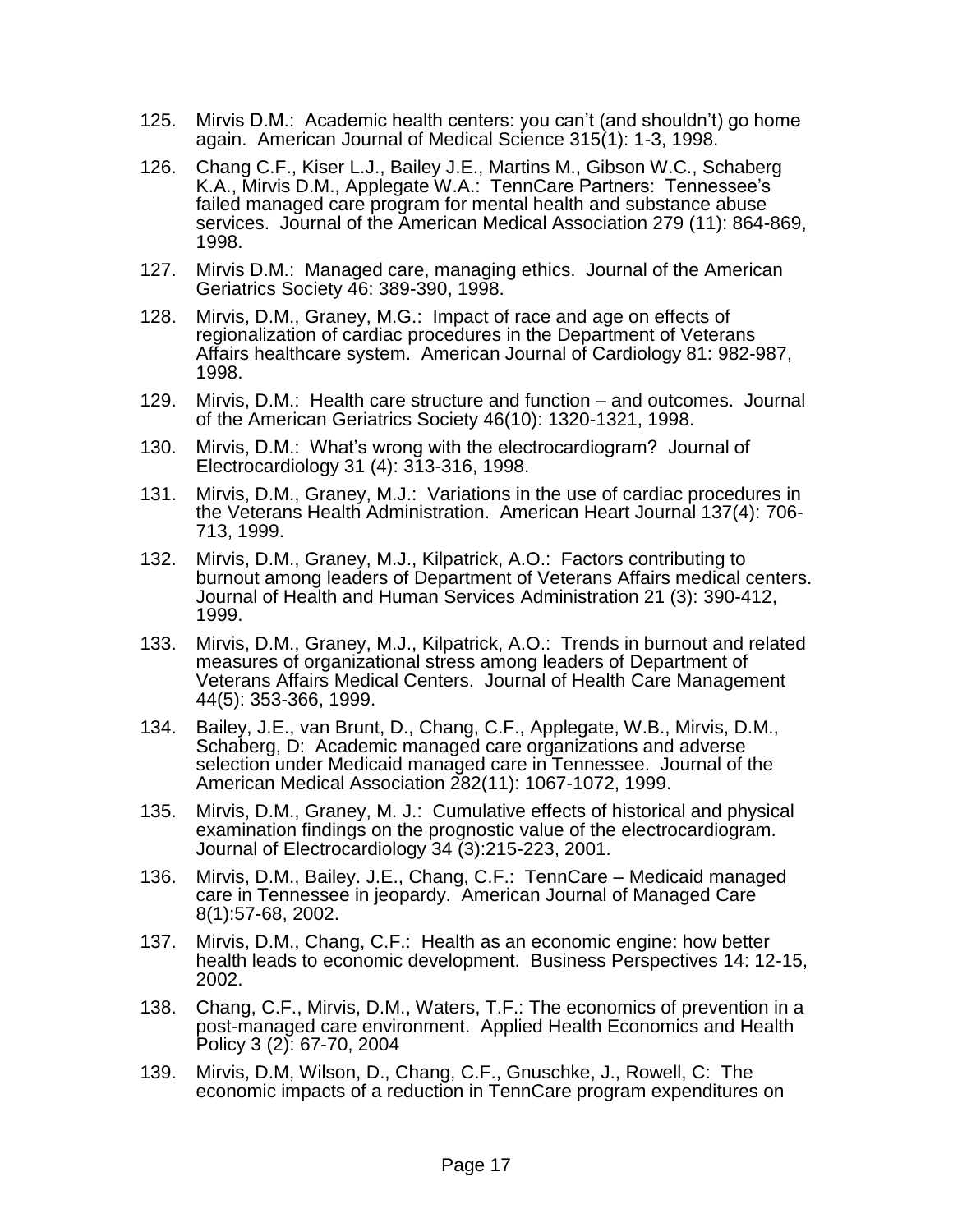both the state of Tennessee and Shelby County. Business Perspectives18: 9-13, 2006.

- 140. Mirvis, D.M., Graney M.F., Ingram, L.I., Tang J., Kilpatrick, A.O. Burnout and psychological stress among deans of colleges of medicine: A national study. Journal of Health and Human Resource Administration 29 (1):4-25, 2006.
- 141. Kligfield, P., Gettes, L.S., Bailey, J.J., Childers, R., Deal, [B.J., Hancock,](http://www.ncbi.nlm.nih.gov/entrez/query.fcgi?db=pubmed&cmd=Retrieve&dopt=AbstractPlus&list_uids=17349896&query_hl=3&itool=pubmed_docsum) EW, van Herpen, G., Kors, [J.A., Macfarlane P., Mirvis ,D.M., Pahlm,](http://www.ncbi.nlm.nih.gov/entrez/query.fcgi?db=pubmed&cmd=Retrieve&dopt=AbstractPlus&list_uids=17349896&query_hl=3&itool=pubmed_docsum) O., Rautaharju, P., Wagner, [G.S., Josephson,](http://www.ncbi.nlm.nih.gov/entrez/query.fcgi?db=pubmed&cmd=Retrieve&dopt=AbstractPlus&list_uids=17349896&query_hl=3&itool=pubmed_docsum) M., Mason, J.W., Okin, P., Surawicz, [B., Wellens,](http://www.ncbi.nlm.nih.gov/entrez/query.fcgi?db=pubmed&cmd=Retrieve&dopt=AbstractPlus&list_uids=17349896&query_hl=3&itool=pubmed_docsum) H.: Recommendations for the standardization and interpretation of the electrocardiogram: Part I: The electrocardiogram and its technology a scientific statement from the American Heart Association Electrocardiography and Arrhythmias Committee, Council on Clinical Cardiology; the American College of Cardiology Foundation; and the Heart Rhythm Society. Journal of the American College of Cardiology 49 (10):1109-27, 2007.
- 142. Mason, [J.W., Hancock,](http://www.ncbi.nlm.nih.gov/entrez/query.fcgi?db=pubmed&cmd=Retrieve&dopt=AbstractPlus&list_uids=17349897&query_hl=3&itool=pubmed_docsum) E.W., Gettes, L.S., Bailey, J.J., Childers, R., Deal, B.J., Josephson, M., Kligfield, P., Kors, [J.A., Macfarlane,](http://www.ncbi.nlm.nih.gov/entrez/query.fcgi?db=pubmed&cmd=Retrieve&dopt=AbstractPlus&list_uids=17349897&query_hl=3&itool=pubmed_docsum) P., Pahlm, O., Mirvis, D.M., Okin, P., Rautaharju, P., Surawicz, [B., van Herpen,](http://www.ncbi.nlm.nih.gov/entrez/query.fcgi?db=pubmed&cmd=Retrieve&dopt=AbstractPlus&list_uids=17349897&query_hl=3&itool=pubmed_docsum) G., Wagner, [G,S., Wellens,](http://www.ncbi.nlm.nih.gov/entrez/query.fcgi?db=pubmed&cmd=Retrieve&dopt=AbstractPlus&list_uids=17349897&query_hl=3&itool=pubmed_docsum) H.: Recommendations for the standardization and interpretation of the electrocardiogram: Part II: Electrocardiography diagnostic statement list. A scientific statement from the American Heart Association Electrocardiography and Arrhythmias Committee, Council on Clinical Cardiology; the American College of Cardiology Foundation; and the Heart Rhythm Society. Journal of the American College of Cardiology 49 (10):1128-35, 2007.
- 143. Bailey, J.E., Mirvis, D.M., Key,C., Kyte, R.L., McCord, M.J.: HealthCARE principles for healthy city collaboratives. Prevention and Chronic Disease 2007 4 (2): A35-37.
- 144. Walton, R.C., Watson, M.A., Mirvis, D.M.: The TennCare graduate medical education plan: ten years later. Journal of General Internal Medicine 22:1365-1369, 2007.
- 145. Cossman, R.E., Cossman, J.S., James, W.L., Blanchard, T., Thomas, R.K., Pol, L.G., Cosby, A.G., Mirvis, D.M.: Evaluating heart disease prescriptions-filled as a proxy for health disease prevalence rates. Journal of Health and Human Services Administration 30 (4):503-528, 2007.
- 146. Chang, C.F., Mirvis, D.M.: Health care utilization data in Tennessee: inpatient discharges, 2005. Tennessee Medicine 101 (1):31-33, 2008.
- 147. Mirvis DM, Clay J: Health and economic development: Introduction to the symposium. Journal of Health and Human Resource Administration 31(1): 4-9, 2008.
- 148. Mirvis, D.M., Chang, C.F., Cosby, A.G.: Health as an economic engine: evidence for the importance of health in economic development. Journal of Health and Human Resource Administration 31(1):30-57, 2008.
- 149. Mirvis DM, Clay J: Health and economic Development: reframing the pathway. Journal of Health and Human Resource Administration 31(1):134-155, 2008.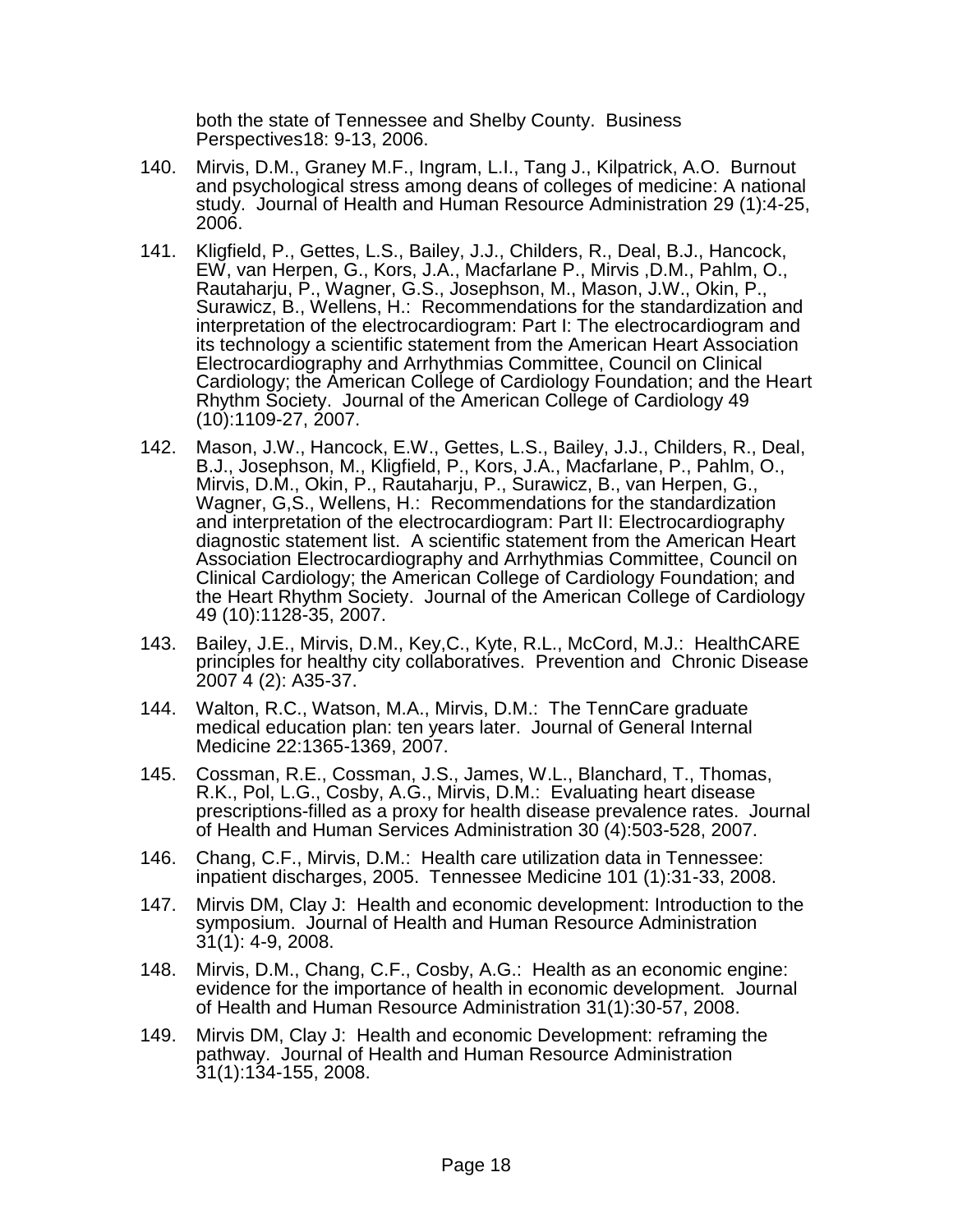- 150. Mirvis, D.M., Bloom, D.E.: Population health and economic development in the United States. Journal of the American Medical Association 300 (1):93-95, 2008.
- 151. Cosby, A.G., Neaves, T.T., Cossman, R.E., Cossman, J.S., James, W.L., Feierabend, N., Jones, C.A., Farrigan, T.: Preliminary evidence for an emerging non-metropolitan mortality penalty in the United States. American Journal of Public Health 98(8):1470-1472, 2008.
- 152. Chang CF, Mirvis DM: The effects of race and insurance on the likelihood of potentially avoidable hospitalizations in Tennessee. Medical Care Research and Review 65(5):596-616, 2008.
- 153. Surawicz B, Childers R, Deal BJ, Gettes LS, Bailey JJ, Gorgels A, Hancock EW, Josephson M, Kligfield P, Kors JA, Macfarlane P, Mason JW, Mirvis DM, Okin P, Pahlm O, Rautaharju PM, van Herpen G, Wagner GS, Wellens H; American Heart Association Electrocardiography and Arrhythmias Committee, Council on Clinical Cardiology; American College of Cardiology Foundation; Heart Rhythm Society. [AHA/ACCF/HRS](http://www.ncbi.nlm.nih.gov/pubmed/19281930?ordinalpos=5&itool=EntrezSystem2.PEntrez.Pubmed.Pubmed_ResultsPanel.Pubmed_DefaultReportPanel.Pubmed_RVDocSum)  [recommendations for the standardization and interpretation of the](http://www.ncbi.nlm.nih.gov/pubmed/19281930?ordinalpos=5&itool=EntrezSystem2.PEntrez.Pubmed.Pubmed_ResultsPanel.Pubmed_DefaultReportPanel.Pubmed_RVDocSum)  [electrocardiogram: part III: intraventricular conduction disturbances: a](http://www.ncbi.nlm.nih.gov/pubmed/19281930?ordinalpos=5&itool=EntrezSystem2.PEntrez.Pubmed.Pubmed_ResultsPanel.Pubmed_DefaultReportPanel.Pubmed_RVDocSum)  [scientific statement from the American Heart Association](http://www.ncbi.nlm.nih.gov/pubmed/19281930?ordinalpos=5&itool=EntrezSystem2.PEntrez.Pubmed.Pubmed_ResultsPanel.Pubmed_DefaultReportPanel.Pubmed_RVDocSum)  [Electrocardiography and Arrhythmias Committee, Council on Clinical](http://www.ncbi.nlm.nih.gov/pubmed/19281930?ordinalpos=5&itool=EntrezSystem2.PEntrez.Pubmed.Pubmed_ResultsPanel.Pubmed_DefaultReportPanel.Pubmed_RVDocSum)  [Cardiology; the American College of Cardiology Foundation; and the Heart](http://www.ncbi.nlm.nih.gov/pubmed/19281930?ordinalpos=5&itool=EntrezSystem2.PEntrez.Pubmed.Pubmed_ResultsPanel.Pubmed_DefaultReportPanel.Pubmed_RVDocSum)  [Rhythm Society. Endorsed by the International Society for Computerized](http://www.ncbi.nlm.nih.gov/pubmed/19281930?ordinalpos=5&itool=EntrezSystem2.PEntrez.Pubmed.Pubmed_ResultsPanel.Pubmed_DefaultReportPanel.Pubmed_RVDocSum)  [Electrocardiology.](http://www.ncbi.nlm.nih.gov/pubmed/19281930?ordinalpos=5&itool=EntrezSystem2.PEntrez.Pubmed.Pubmed_ResultsPanel.Pubmed_DefaultReportPanel.Pubmed_RVDocSum) J Am Coll Cardiol 53(11):976-81, 2009.
- 154. Rautaharju PM, Surawicz B, Gettes LS, Bailey JJ, Childers R, Deal BJ, Gorgels A, Hancock EW, Josephson M, Kligfield P, Kors JA, Macfarlane P, Mason JW, Mirvis DM, Okin P, Pahlm O, van Herpen G, Wagner GS, Wellens H; American Heart Association Electrocardiography and Arrhythmias Committee, Council on Clinical Cardiology; American College of Cardiology Foundation; Heart Rhythm Society. [AHA/ACCF/HRS](http://www.ncbi.nlm.nih.gov/pubmed/19281931?ordinalpos=4&itool=EntrezSystem2.PEntrez.Pubmed.Pubmed_ResultsPanel.Pubmed_DefaultReportPanel.Pubmed_RVDocSum)  [recommendations for the standardization and interpretation of the](http://www.ncbi.nlm.nih.gov/pubmed/19281931?ordinalpos=4&itool=EntrezSystem2.PEntrez.Pubmed.Pubmed_ResultsPanel.Pubmed_DefaultReportPanel.Pubmed_RVDocSum)  [electrocardiogram: part IV: the ST segment, T and U waves, and the QT](http://www.ncbi.nlm.nih.gov/pubmed/19281931?ordinalpos=4&itool=EntrezSystem2.PEntrez.Pubmed.Pubmed_ResultsPanel.Pubmed_DefaultReportPanel.Pubmed_RVDocSum)  [interval: a scientific statement from the American Heart Association](http://www.ncbi.nlm.nih.gov/pubmed/19281931?ordinalpos=4&itool=EntrezSystem2.PEntrez.Pubmed.Pubmed_ResultsPanel.Pubmed_DefaultReportPanel.Pubmed_RVDocSum)  [Electrocardiography and Arrhythmias Committee, Council on Clinical](http://www.ncbi.nlm.nih.gov/pubmed/19281931?ordinalpos=4&itool=EntrezSystem2.PEntrez.Pubmed.Pubmed_ResultsPanel.Pubmed_DefaultReportPanel.Pubmed_RVDocSum)  [Cardiology; the American College of Cardiology Foundation; and the Heart](http://www.ncbi.nlm.nih.gov/pubmed/19281931?ordinalpos=4&itool=EntrezSystem2.PEntrez.Pubmed.Pubmed_ResultsPanel.Pubmed_DefaultReportPanel.Pubmed_RVDocSum)  [Rhythm Society. Endorsed by the International Society for Computerized](http://www.ncbi.nlm.nih.gov/pubmed/19281931?ordinalpos=4&itool=EntrezSystem2.PEntrez.Pubmed.Pubmed_ResultsPanel.Pubmed_DefaultReportPanel.Pubmed_RVDocSum)  [Electrocardiology.](http://www.ncbi.nlm.nih.gov/pubmed/19281931?ordinalpos=4&itool=EntrezSystem2.PEntrez.Pubmed.Pubmed_ResultsPanel.Pubmed_DefaultReportPanel.Pubmed_RVDocSum) J Am Coll Cardiol 53(11):982-91, 2009.
- 155. Hancock EW, Deal BJ, Mirvis DM, Okin P, Kligfield P, Gettes LS, Bailey JJ, Childers R, Gorgels A, Josephson M, Kors JA, Macfarlane P, Mason JW, Pahlm O, Rautaharju PM, Surawicz B, van Herpen G, Wagner GS, Wellens H; American Heart Association Electrocardiography and Arrhythmias Committee, Council on Clinical Cardiology; American College of Cardiology Foundation; Heart Rhythm Societ[y. AHA/ACCF/HRS](http://www.ncbi.nlm.nih.gov/pubmed/19281932?ordinalpos=3&itool=EntrezSystem2.PEntrez.Pubmed.Pubmed_ResultsPanel.Pubmed_DefaultReportPanel.Pubmed_RVDocSum)  [recommendations for the standardization and interpretation of the](http://www.ncbi.nlm.nih.gov/pubmed/19281932?ordinalpos=3&itool=EntrezSystem2.PEntrez.Pubmed.Pubmed_ResultsPanel.Pubmed_DefaultReportPanel.Pubmed_RVDocSum)  [electrocardiogram: part V: electrocardiogram changes associated with](http://www.ncbi.nlm.nih.gov/pubmed/19281932?ordinalpos=3&itool=EntrezSystem2.PEntrez.Pubmed.Pubmed_ResultsPanel.Pubmed_DefaultReportPanel.Pubmed_RVDocSum)  [cardiac chamber hypertrophy: a scientific statement from the American](http://www.ncbi.nlm.nih.gov/pubmed/19281932?ordinalpos=3&itool=EntrezSystem2.PEntrez.Pubmed.Pubmed_ResultsPanel.Pubmed_DefaultReportPanel.Pubmed_RVDocSum)  [Heart Association Electrocardiography and Arrhythmias Committee,](http://www.ncbi.nlm.nih.gov/pubmed/19281932?ordinalpos=3&itool=EntrezSystem2.PEntrez.Pubmed.Pubmed_ResultsPanel.Pubmed_DefaultReportPanel.Pubmed_RVDocSum)  [Council on Clinical Cardiology; the American College of Cardiology](http://www.ncbi.nlm.nih.gov/pubmed/19281932?ordinalpos=3&itool=EntrezSystem2.PEntrez.Pubmed.Pubmed_ResultsPanel.Pubmed_DefaultReportPanel.Pubmed_RVDocSum)  [Foundation; and the Heart Rhythm Society. Endorsed by the International](http://www.ncbi.nlm.nih.gov/pubmed/19281932?ordinalpos=3&itool=EntrezSystem2.PEntrez.Pubmed.Pubmed_ResultsPanel.Pubmed_DefaultReportPanel.Pubmed_RVDocSum)  [Society for Computerized Electrocardiology.](http://www.ncbi.nlm.nih.gov/pubmed/19281932?ordinalpos=3&itool=EntrezSystem2.PEntrez.Pubmed.Pubmed_ResultsPanel.Pubmed_DefaultReportPanel.Pubmed_RVDocSum) J Am Coll Cardiol 53(11):992-1002, 2009.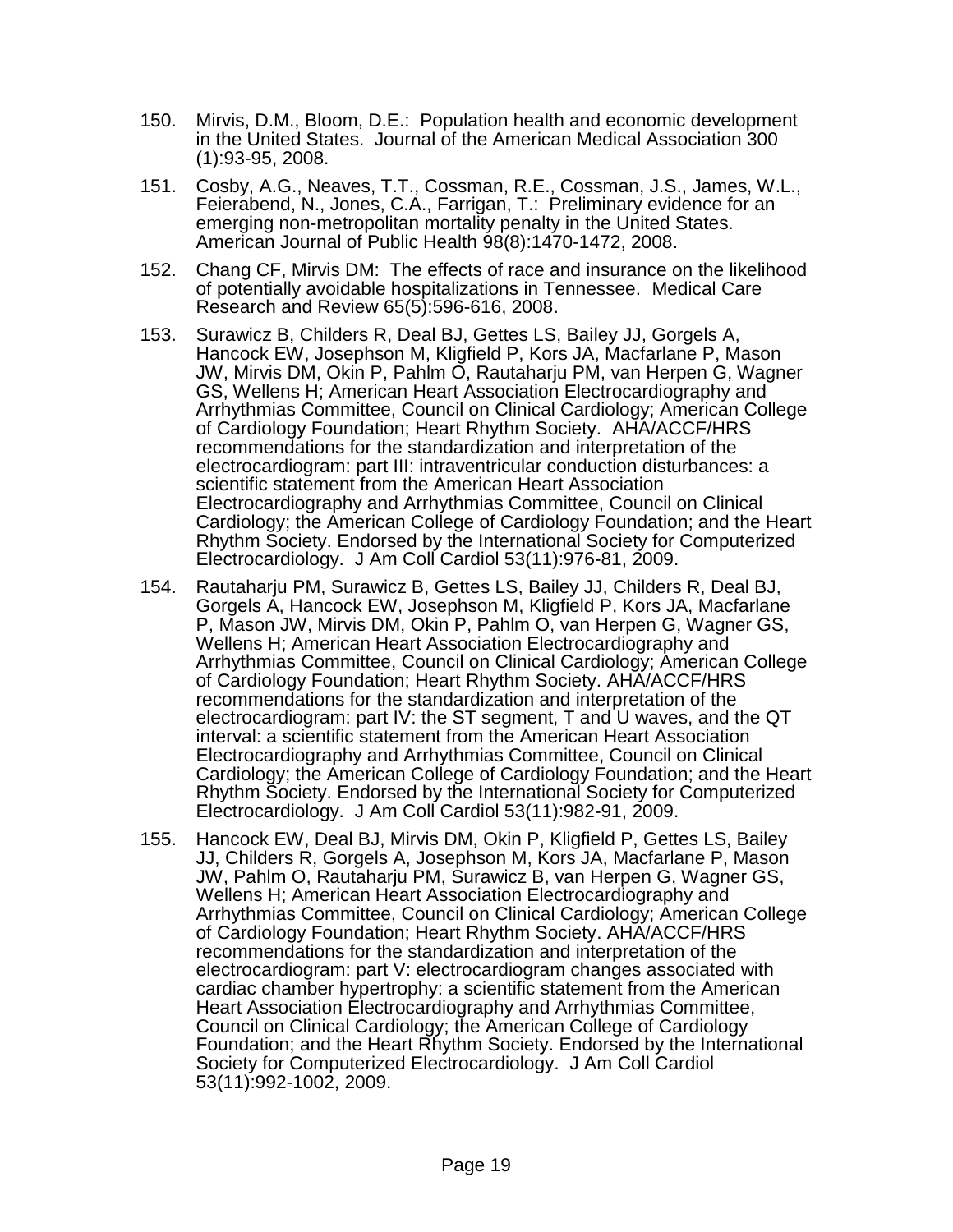- 156. Wagner GS, Macfarlane P, Wellens H, Josephson M, Gorgels A, Mirvis DM, Pahlm O, Surawicz B, Kligfield P, Childers R, Gettes LS, Bailey JJ, Deal BJ, Gorgels A, Hancock EW, Kors JA, Mason JW, Okin P, Rautaharju PM, van Herpen G; American Heart Association Electrocardiography and Arrhythmias Committee, Council on Clinical Cardiology; American College of Cardiology Foundation; Heart Rhythm Societ[yAHA/ACCF/HRS recommendations for the standardization and](http://www.ncbi.nlm.nih.gov/pubmed/19281933?ordinalpos=2&itool=EntrezSystem2.PEntrez.Pubmed.Pubmed_ResultsPanel.Pubmed_DefaultReportPanel.Pubmed_RVDocSum)  [interpretation of the electrocardiogram: part VI: acute ischemia/infarction:](http://www.ncbi.nlm.nih.gov/pubmed/19281933?ordinalpos=2&itool=EntrezSystem2.PEntrez.Pubmed.Pubmed_ResultsPanel.Pubmed_DefaultReportPanel.Pubmed_RVDocSum)  [a scientific statement from the American Heart Association](http://www.ncbi.nlm.nih.gov/pubmed/19281933?ordinalpos=2&itool=EntrezSystem2.PEntrez.Pubmed.Pubmed_ResultsPanel.Pubmed_DefaultReportPanel.Pubmed_RVDocSum)  [Electrocardiography and Arrhythmias Committee, Council on Clinical](http://www.ncbi.nlm.nih.gov/pubmed/19281933?ordinalpos=2&itool=EntrezSystem2.PEntrez.Pubmed.Pubmed_ResultsPanel.Pubmed_DefaultReportPanel.Pubmed_RVDocSum)  [Cardiology; the American College of Cardiology Foundation; and the Heart](http://www.ncbi.nlm.nih.gov/pubmed/19281933?ordinalpos=2&itool=EntrezSystem2.PEntrez.Pubmed.Pubmed_ResultsPanel.Pubmed_DefaultReportPanel.Pubmed_RVDocSum)  [Rhythm Society. Endorsed by the International Society for Computerized](http://www.ncbi.nlm.nih.gov/pubmed/19281933?ordinalpos=2&itool=EntrezSystem2.PEntrez.Pubmed.Pubmed_ResultsPanel.Pubmed_DefaultReportPanel.Pubmed_RVDocSum)  [Electrocardiology.](http://www.ncbi.nlm.nih.gov/pubmed/19281933?ordinalpos=2&itool=EntrezSystem2.PEntrez.Pubmed.Pubmed_ResultsPanel.Pubmed_DefaultReportPanel.Pubmed_RVDocSum) J Am Coll Cardiol 53(11):1003-11, 2009.
- 157. Mirvis D.M.: From research to public policy: an essential extension of the translation research agenda. Clin Trans Sci 2(5): 379-381, 2009.
- 158. Mabry L.M., Mirvis D.M.: The three Tennessees: child and infant health in the three Grand Divisions of Tennessee. Tenn Med 103:35-39, 2010.
- 159. Mirvis D.M.: Health as an economic engine: public policy implications. Baker Center J Appl Pub Pol 3 (No. 1): 30-45, 2010.
- 160. Waters T.M., Chang C.F., Cecil W.T., Kasteridis P, Mirvis, D.M.: Impact of consumer directed health plans on healthcare utilization and costs. Health Services Research, Health Serv Res 46:155-72, 2011.

#### **Other Publications (Abstracts):**

- 1. Mirvis, D.M., Kopf, G.S., Myers, R.E.: Use of numerical methods in the calculation of force velocity parameters. Federation Proceedings 32: 332, 1973.
- 2. Mirvis, D.M., Kopf, G.S., Potalla, E.W.: An off-line computer system for small laboratories. Proceedings 8th Joint Meeting, Professional Association of USPHS 9, 1973.
- 3. Kopf, G.S., Mirvis, D.M., Dold, G.: Computer analysis of hemodynamic data: Construction of force-velocity curves and comparison of indices of contractility. Proceedings 8th Joint Meeting, Professional Association of USPHS 9, 1973.
- 4. Mirvis, D.M., Kopf, G.S., Potalla, E.W.: The effect of altered hemodynamic state on the harmonic content of the left ventricular pressure waveform. Proceedings 26th Annual Conference on Engineering in Medicine-Bioengineering, p. 171, 1973.
- 5. Mirvis, D.M., Kopf, G.S.: Harmonic analysis of the left ventricular pressure waveform: An approach to the inverse problem in hemodynamics. Chest 68: 443, 1975.
- 6. Mirvis, D.M., Bandura, J.P., Brody, D.A.: Wenckebach-type exit block as a cause of variable coupling of ventricular premature beats. Circulation 52: II-219, 1975.
- 7. Mirvis, D.M., Ideker, R.E., Keller, F.W., Cox, J.W. and Dowdie, R.F.: Isopotential mapping during exercise: Observations on junctional depression in normal subjects. Clinical Research 25: 239A, 1977.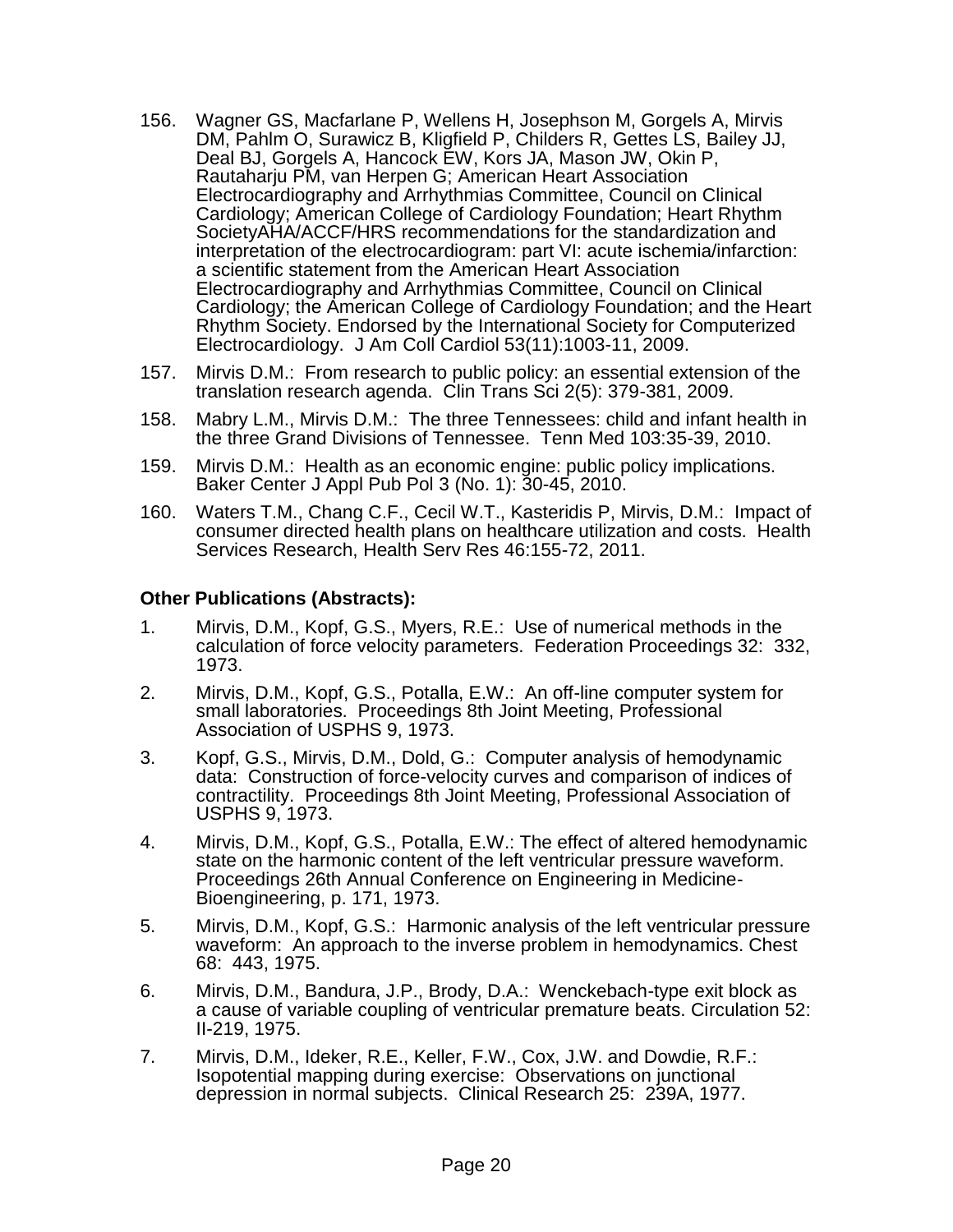- 8. Mirvis, D.M.: Quantitative evaluation of QRS changes induced by acute coronary ligation in the isolated rabbit heart. Clinical Research 26: 253A, 1978.
- 9. Mirvis, D.M. and Larsen, R.A.: Experimental evaluation of a moving dipole-octapole pair equivalent cardiac generator. Clinical Research 26: 253A, 1978.
- 10. Mirvis, D.M.: Evaluation of surface potential summation methods for estimation of ischemic volume. Circulation 58: II-254, 1978.
- 11. Mirvis, D.M.: Experimental evaluation of the mean electrical equivalent generator of the isolated rabbit heart. Clinical Research 26: 751A, 1979.
- 12. Mirvis, D.M.: Supraventricular tachycardia with accessory pathway. Journal of Tennessee Medical Society 72: 673-679, 1979.
- 13. Mirvis, D.M.: Recurrent ventricular tachycardia. Journal of Tennessee Medical Society 72: 897-899, 1979.
- 14. Mirvis, D.M.: Body surface mapping of mean cardiac forces during atrial and ventricular activation and during ventricular recovery. Clinical Research 28: 179A, 1980.
- 15. Mirvis, D.M.: Electrogenesis of terminal QRS notches in normal subjects. Clinical Research 28: 179A, 1980.
- 16. Mirvis, D.M., Holbrook, M.A.: Separation of inferior and anterior myocardial infarction locations in man by a dipole ranging technique. Clinical Research 28: 880A, 1980.
- 17. Mirvis, D.M., Holbrook, M.A.: Determination of cardiac dipole locations during ventricular recovery in normal men. American Journal of Cardiology 47: 465, 1981.
- 18. Mirvis, D.M.: Isolated hearts and the inverse problem. Proc 34th Annual Conference on Engineering in Medicine and Biology, p. 125, 1981.
- 19. Mirvis, D.M.: Electrocardiographic changes induced by atrial pacing in dogs with progressive coronary stenosis. Clinical Research 30: 206A, 1982.
- 20. Mirvis, D.M.: Electrogenesis of normal ST-segment elevation. American Journal of Cardiology 49: 1030, 1982.
- 21. Mirvis, D.M.: Body surface isopotential mapping. Indian Journal of Pediatrics 19(1): 63-66, 1982.
- 22. Mirvis, D.M.: Ambulatory electrocardiography. Indian Journal of Pediatrics 19(1): 53-61, 1982.
- 23. Mirvis, D.M.: Spatial distribution of ischemic ST-segment depression due to varying coronary lesions in the dog. Journal of American College of Cardiology 1: 683, 1983.
- 24. Mirvis, D.M., Gordey, R. L., Marin-Garcia, J: Effects of tachycardia on QRS patterns in dogs with and without coronary arterial stenosis. Journal of American College of Cardiology 1: 731, 1983.
- 25. Kang, E.S., Mirvis, D.M., James, C., Sawhney, B., Capaci, M: Induction of fatty acid oxidation in the canine myocardium by clofibrate. Clinical Research 31: 461A, 1983.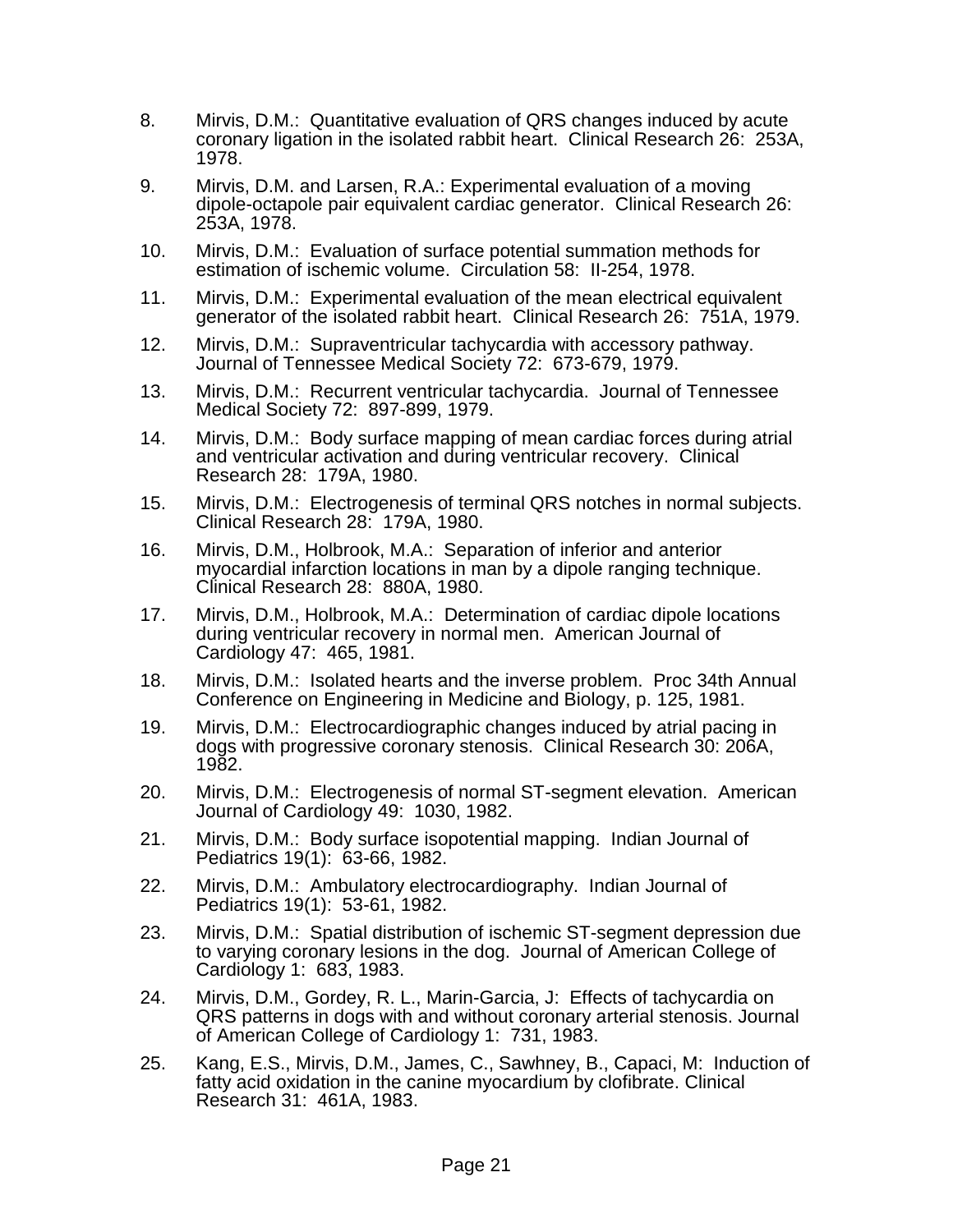- 26. Kang, E.S., Mirvis, D.M.: Highly localized alterations in fatty acid metabolism in the chronic ischemic heart model in beagles. Federation Proceedings 42: 2188, 1983.
- 27. Mirvis, D.M.: ECG correlates of myocardial ischemia induced by atrial and ventricular pacing in dogs with coronary stenosis. Circulation 68 Suppl. III: 219, 1983.
- 28. Samaha, J.M., Sullivan, J.M., Kroetz, F.W., Mirvis, D.M., Dickson, H.D., Tribble, R., Connor, M.J.: Influence of associated lesions on natural history of proximal left anterior descending coronary artery disease. Clinical Research 31: 711A, 1983.
- 29. Huang, L., Harley, J., Kang, E., Mirvis, D.M.: Characterization of rat liver N-acetyl transferase activity. Clinical Research 31: 866A, 1983.
- 30. Wilson, J.L., Netherland, D.E., Mirvis, D.M.: Myocardial infarction in the interventricular septum with acute occlusion of the septal artery followed by reperfusion. Anatomical Record 208: 196A, 1984.
- 31. Mirvis, D.M.: Spatial variation of Q-T intervals in normal persons and in patients with acute myocardial infarction. Clinical Research 32: 780A, 1984.
- 32. Kang, E.S., Greenhaw, J., Kang, E.H., Deaton, P.M., Mirvis, D.M.: Effects of ethanol and clofibrate ingestion on fat tissue lipoprotein lipase and phospholipase A2 activities in the rat. Clinical Research 32: 872A, 1984.
- 33. Gifford, D., Mirvis, D.M.: Cardiac arrhythmias without organic heart disease. Journal of Tennessee Medical Society 77: 465-469, 1984.
- 34. Magnetti, S., Mirvis, D.M., Kilpatrick, A.O.: Burnout and stress dynamics among VA leadership. Healthcare Human Resource Forum 2(1):7, 1989.
- 35. Wilson, J.L., Peyton, R, Ramanathan, K.B., and Mirvis, D.M.: Flowinfarction correlates in the interventricular septum. Federation Proceedings 44: 1021, 1985.
- 36. Ramanathan, K.B., Kaiser, G., VanderZwaag, R., Tribble, R., Walker, L., Mirvis, D.M., Sullivan, J.M.: Prognostic value of pressure-volume ratio in patients with coronary artery disease. Clinical Research 33: 869A, 1985.
- 37. Lemp, G.F., Vander Zwaag, R., Hughes, J.P., Maddock, V., Ramanathan, K.B., Kroetz, F.W., Mirvis, D.M., Sullivan, J.M.: The effect of smoking on the pattern of coronary atherosclerosis: A case-control study. Clinical Research 34: 207A, 1986.
- 38. Lemp, G.F., Vander Zwaag, R., Hughes, J.P., Maddock, V., Ramanathan, K.B., Kroetz, F.W., Sullivan, J.M., Mirvis, D.M.: A case-control study of association between diabetes mellitus and coronary atherosclerosis. Clinical Research 34: 207A, 1986.
- 39. Mirvis, D.M., Ramanathan, K.B., Wilson, J.L.: Regional myocardial blood flow correlates of ischemic S-T segment depression. Journal of the American College of Cardiology 7(2): 239A, 1986.
- 40. Wilson, J.L., Ramanathan, K.B., Mirvis, D.M.: Transverse coronary collateral flows within the canine septum. Anatomical Record 214: 145A, 1986.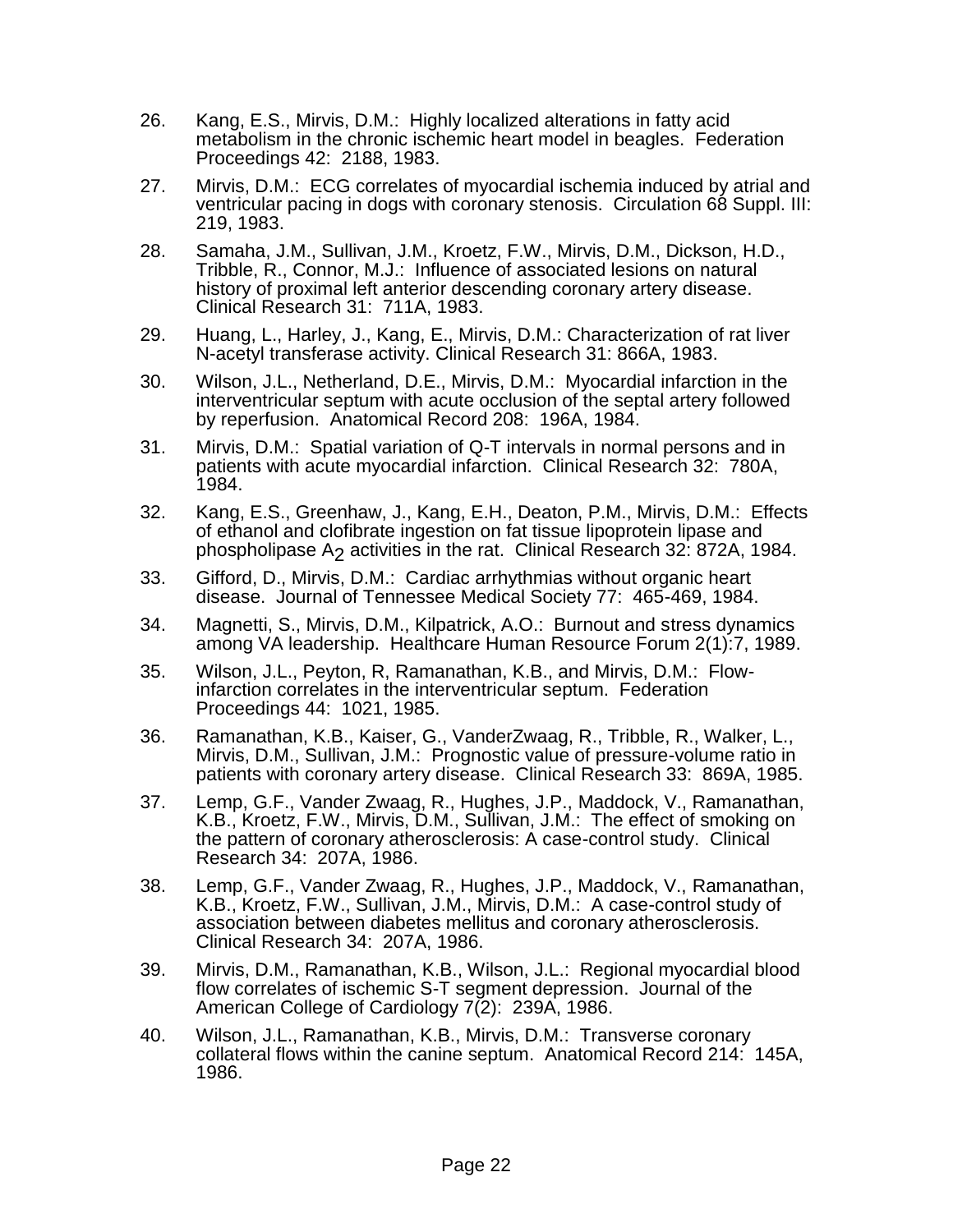- 41. Wilson, J.L., Ramanathan, K.B., Mirvis, D.M.: Comparison of transmural flows between the septum and left ventricular free wall. Federation Proceedings 45(3): 531, 1986.
- 42. Rutledge, D.R., Pieper, J.A., Walton, S.L. and Mirvis, D.: Pharmacokinetics of free verapamil. Drug Intelligence and Clinical Pharmacy 20: 463, 1986.
- 43. Rutledge, D.R., Pieper, J.A., Waldon, S.L. and Mirvis, D.: Pharmacokinetics of total and free verapamil following oral doses. Drug Intelligence and Clinical Pharmacy 20: 464, 1986.
- 44. Lalonde, R.L., Pieper, J.A., Straka, R.J., Bottorff, M.B., Rutledge, D.R. and Mirvis, D.: Duration and extent of beta blockade in relation to propranolol pharmacokinetics. Drug Intelligence and Clinical Pharmacy 20: 461, 1986.
- 45. Lalonde, R.L., Pieper, J.A., Straka, R.J., Bottorff, M.B. and Mirvis, D.: Pharmacodynamic modeling of proporanolol. Drug Intelligence and Clinical Pharmacy 20: 462, 1986.
- 46. Mirvis, D.M.: Detection of right ventricular infarction by isopotential body surface mapping during sinus rhythm and during ectopic ventricular pacing. Circulation 74(Suppl.II): II-259, 1986.
- 47. Lemp, G.P., Vander Zwaag, R., Hughes, J.P., Maddock, V., Ramanathan, K.B., Kroetz, F.W., Mirvis, D.M., Sullivan, J.M.: The effect of post menopausal estrogen use on coronary atherosclerosis. Circulation 74(Suppl.II): II-332, 1986.
- 48. Wilson, J.L., Ramanathan, K.B., Mirvis, D.M.: Regional myocardial flows following occlusion and partial (50%) reperfusion of the left anterior descending artery. Clinical Research 34: 947A, 1986.
- 49. Mirvis, D.M., Ramanathan, K.B., Wilson, J.L.: QRS changes after myocardial infarction: An active process. Clinical Research 34: 945A, 1986.
- 50. Mirvis, D.M.: Relation of S-T depression to myocardial flow. Cardiology Board Review 3(9): 31-43, 1986.
- 51. Mirvis, D.M.: The significance of a prolonged Q-T intervals. Hospital Practice 21(9A): 45-54, 1986.
- 52. Mirvis, D.M.: The uncontrolled arrhythmia. Journal of Tennessee Medical Society 80: 607-612, 1987.
- 53. Insel, J., Halle, A.A., Mirvis, D.M.: Effects of pentoxifylline or exercise performance in patients with chronic stable angina pectoris. Clinical Research 35: 34A, 1987.
- 54. Vander Zwaag, R., Kaiser, G., Ramanathan, K.B., Maddock, V., Sullivan, J.M., Mirvis, D.M.: Long term survival after coronary artery surgery: Interactive effects of age and smoking. Clinical Research 35: 36A, 1987.
- 55. Insel, J., Halle, A.A., Mirvis, D.M.: Efficacy of pentoxifylline in chronic stable angina pectoris. Journal of American College of Cardiology 9: 176A, 1987.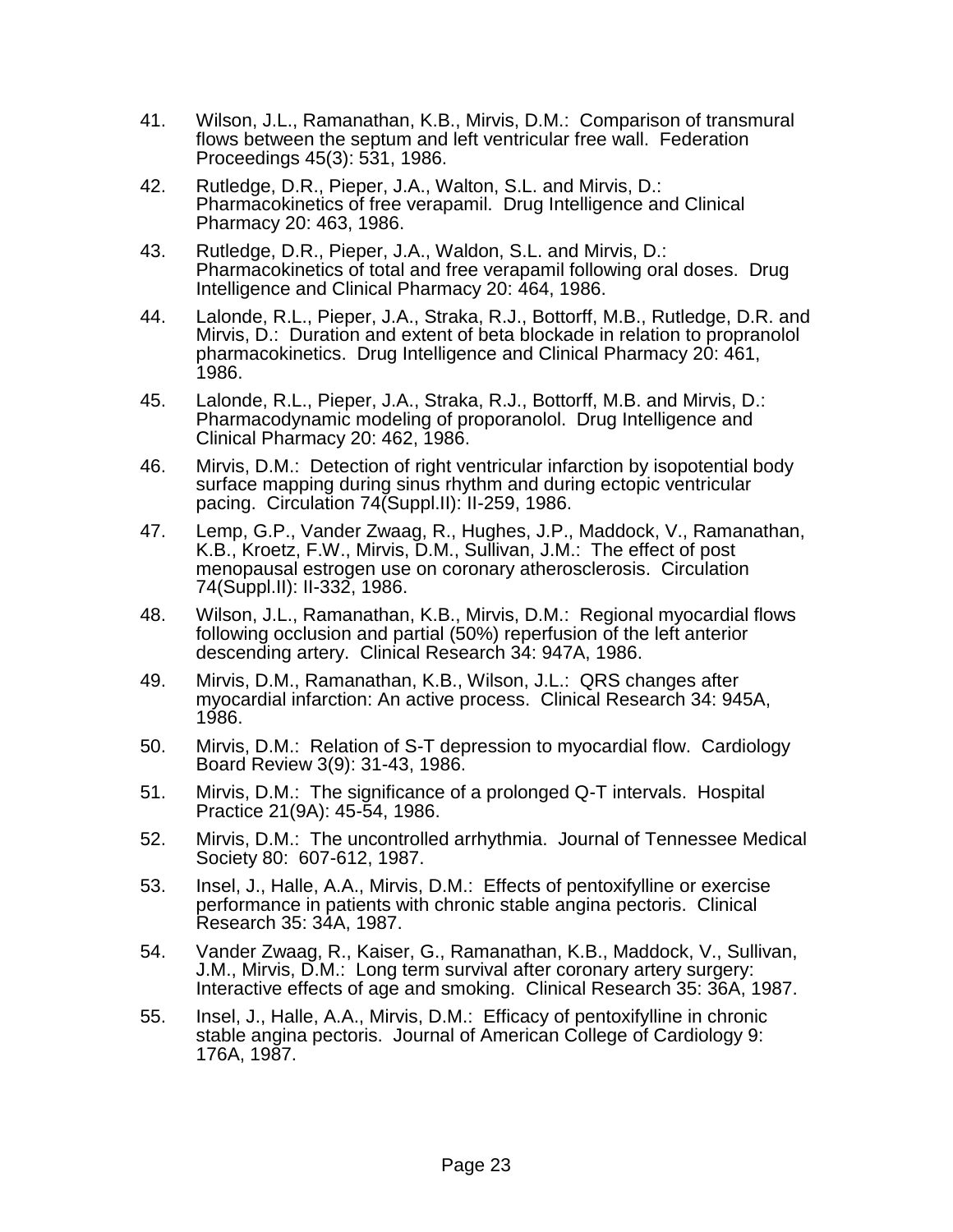- 56. Mirvis, D.M., Ingram, L.A., Wilson, J.L., Ramanathan, K.B.: Multivariate model for infarct size prediction after occlusion of the left circumflex artery in the dog. Clinical Research 35: 574A, 1987.
- 57. Wilson, J.L., Ramanathan, K.B., Mirvis, D.M.: Effects of residual stenosis on central and border zone transmural blood flow following reperfusion. Clinical Research 35: 577A, 1987.
- 58. Lalonde, R.L., Pieper, J.A., Straka, R.J., Bottorff, M.B., Mirvis, D.M.: Pharmacodynamic modeling of free and total propranolol. Clinical Pharmacology and Therapeutics 41: 156, 1987.
- 59. Straka, R.J., Lalonde, R.L., Pieper, J.A., Bottorff, M.B., Mirvis, D.M.: Nonlinear pharmacodynamics of free propranolol. Clinical Pharmacology and Therapeutics 41: 197, 1987.
- 60. Sullivan, J.M., Vander Zwaag, R., Hughes, J.P., Kroetz, F.W., Ramanathan, K.B., Schick, E.C., Mirvis, D.M.: Effect of estrogen replacement and coronary artery disease on survival in postmenopausal women. Clinical Research 36:34A, 1988.
- 61. Halle, A.A., Mirvis, D.M., Sullivan, J.M., Kang, E.S.: Restoration of ATP by adenine reperfusion in the postanoxic nonworking rat heart. Clinical Research 36:32A, 1988.
- 62. Insel, J., Mirvis, D.M., Boland, M.J., Cinquegrani, M.P., Shanes, J.S., Rubin, S., Whalen, J.: Acute hemodynamic effects of CGS14824A, a new oral long acting angiotensin converting enzyme inhibitor in patients with severe congestive heart failure. Clinical Research 36:32A, 1988.
- 63. Mirvis, D.M., Ramanathan, K.B., Wilson, J.L.: Electrocardiographic and blood flow effects of rapid atrial pacing and dipyridamole infusion in dogs with chronic coronary artery disease. Journal of the American College Cardiology 11:68A, 1988.
- 64. Yen R., Mirvis D., Ray J.: Elasticity of pulmonary arteries and veins in postmortem human lungs. Federation Proceedings 2(5):A1504, 1988.
- 65. Ramanathan, K.B., Ingram, L.A., Wilson, J.L., Mirvis, D.M.: Effects of augmented native collateralization on the increase in myocardial flow after coronary stenosis. Clinical Research 36(6):865A, 1988.
- 66. Vander Zwaag, R., Ramanathan, K.B., Maddock, V., Sullivan, J.M., Mirvis, D.M.: Interdependence of risk factors on long-term survival following coronary bypass surgery. Circulation 78(Suppl. II):II-282, 1988.
- 67. Insel, J., Mirvis, D.M., Boland, M.J., Cinquegrani, M.P., Shanes, J.S., Rubin, S., Whalen, J.: Hemodynamic effects of benazepril, a new oral long acting angiotensin converting enzyme inhibitor. Journal of Clinical Pharmacology 28(10):932, 1988.
- 68. Ramanathan, K.B., Wilson, J.L., Ingram, L.A., Mirvis, D.M.: Effect of PGE<sub>1</sub> on transmyocardial distribution of coronary and collateral blood flow - absence of coronary steal. Clinical Research 37(1):29A, 1989.
- 69. Sullivan, J.M., Vander Zwaag, R., Hughes, J.P., Kroetz, F.W., Ramanathan, K.B., Schick, E.C., Mirvis, D.M.: Effect of estrogen replacement and coronary artery disease on survival in postmenopausal women. Journal of American College of Cardiology 13(2):12A, 1989.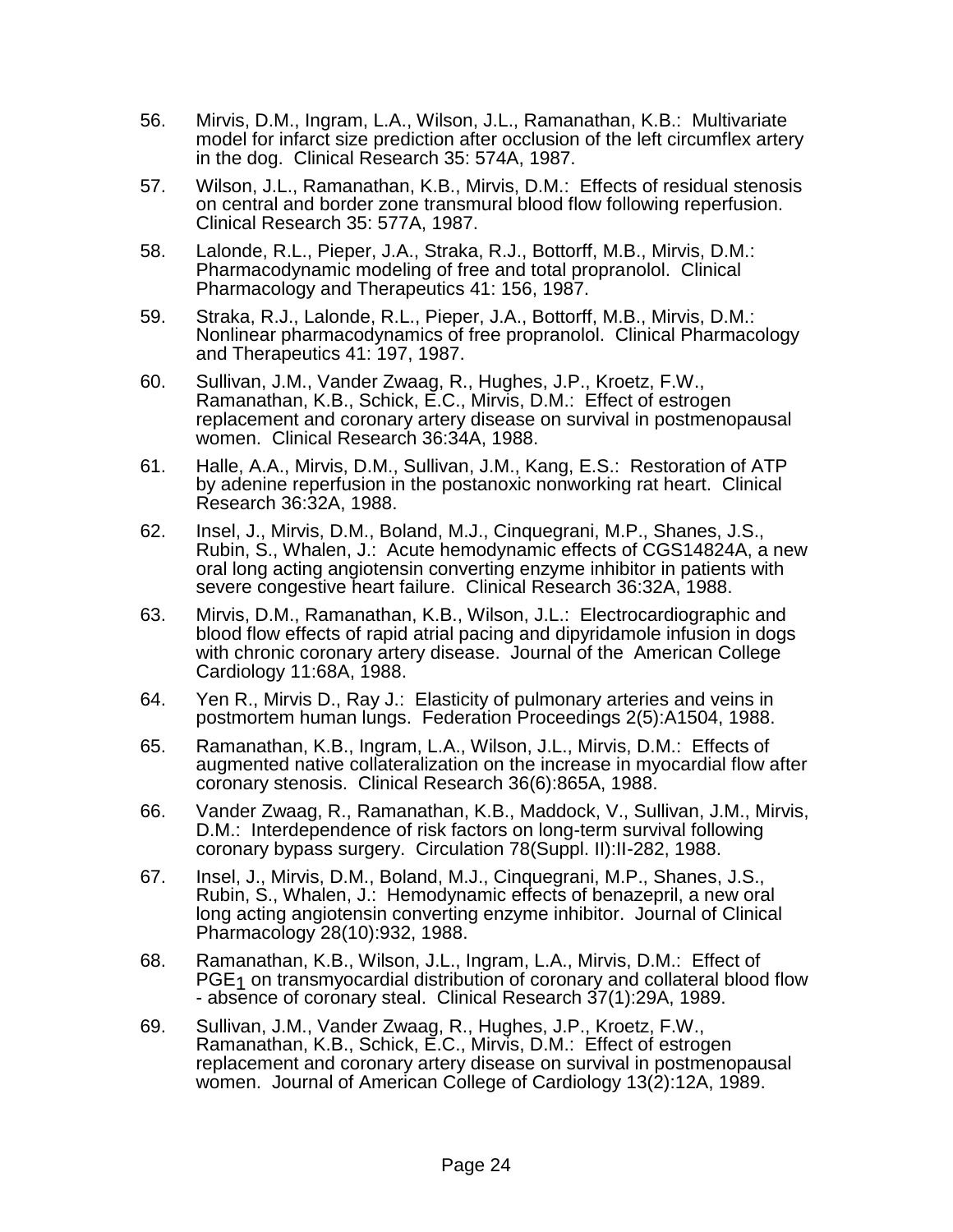- 70. Claydon, F.J., Ingram, L.A., and Mirvis, D.M.: Differences in electrical field dipolarity after experimental anterior and posterior myocardial infarction. Circulation 80[Suppl. II]:II-34, 1989.
- 71. Claydon, F.J., Ingram, L.A., and Mirvis, D.M.: Spatial compression of body surface potential maps as a means to accurately characterize underlying ventricular activity. Circulation 80[Suppl. II]:II-34, 1989.
- 72. Claydon, F.J., and Mirvis, D.M.: Simultaneous ST elevation and depression in intraventricular potential maps recorded during acute myocardial injury. Circulation 80[Suppl. II]:II-39, 1989.
- 73. Wilson J.L., Ingram, L.A., Ramanathan, K.B., Mirvis, D.M.: Do immature collaterals improve myocardial blood flow and protect ischemic myocardium following coronary occlusion? Clinical Research 38(1):26A, 1990.
- 74. Ellenbogen, K.A., Dias, V.C., Plumb, V.J., Heywood, J.T., Mirvis, D.M., Zaman, L., Christy-Bittel, J.: A multicenter placebo controlled trial of continuous intravenous diltiazem infusion for twenty-four hour rate control during atrial flutter/fibrillation. Journal of American College of Cardiology 15(2):40A, 1990.
- 75. Milligan, K.L., Claydon, F.J., Mirvis, D.M.: Using intraventricular potentials to determine an equivalent cardiac dipole during myocardial infarction. Circulation 82[Suppl. III]: III-751, 1990.
- 76. Mirvis, D.M., Kilpatrick, A.O., Magnetti, S.: Burnout and job satisfaction among leaders of VA medical centers. Presented at the 1990 Annual Conference of Association of Management, Boston, MA, May, 1990.
- 77. Mirvis, D.M., Ramanathan K.B., Vander Zwaag, R., Maddock, V., Kroetz, F.W., Sullivan, J.M.: Effect of age-related smoking on post-bypass surgery survival. Cardiology Board Review 8(6):28, 1991.
- 78. Mirvis, D.M.: Two organizational dilemmas of the VA staff physician. Presented at the Annual Conference, Piedmont Chapter, American Society of Public Administration, Charlotte, NC, October, 1991.
- 79. Mirvis, D.M. Multi-institutional influences on physicians in an academic VA medical center: a conjoint model. Presented at the 53rd National Conference, American Society of Public Administration, Chicago, IL, April, 1992.
- 80. Ramanathan, K.B., El-Zeky, F., Kroetz, F., Sullivan, J., Mirvis, D., Crenshaw, J., Vander Zwaag, R.: Treatment of coronary disease did not improve long-term survival. Interrelation between coronary risk factors and baseline characteristics. Journal of the American College of Cardiology 21(3):379A, 1993.
- 81. Ramanathan, K.B., Wilson, J.L., Ingram, L.A., Mirvis, D.M.: Can recruitable collaterals reduce infarct size? Clinical Research 41(2):231A, 1993.
- 82. Holt, J.M., Solomon, D.K., Wynn, D.C., Mirvis, D.M., Carter, S.A.: Impact of an ambulatory patient anticoagulation clinic on hospital admissions secondary to warfarin therapy. Pharmacotherapy 13:86, 1993.
- 83. Burns, R., Mirvis, D.M., Gaschen, L., Cloar, T.: Variation in the use of cardiac catheterization and cardiac surgery in the VA health care system: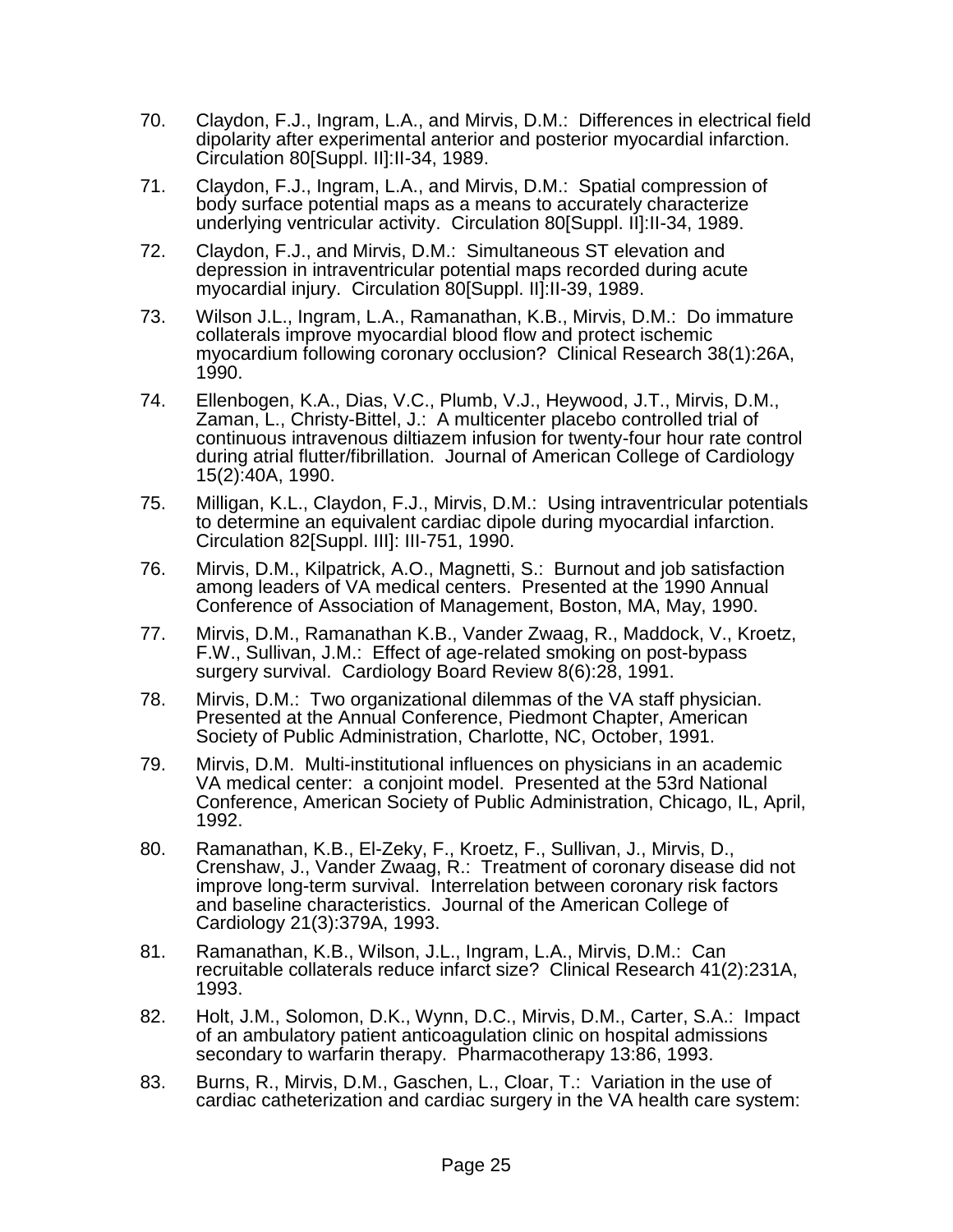Effects of geographic region and hospital complexity. Circulation 88(Suppl. I):I-10, 1993.

- 84. Mirvis, D.M., Burns, R., Gaschen, L., Cloar, T.: Racial differences in rates of catheterization and cardiac surgery in the VA health care systems. Circulation 88(Suppl. I):I-145, 1993.
- 85. deJongh, A.L., Claydon, F.J., Mirvis, D.M.: Examining the fraction of intrathoracic current that enters the heart during transthoracic defibrillation of the human torso. Circulation 88(Suppl. IV):I-593, 1993.
- 86. Mirvis, D.M.: Health care reform in Israel. Presented at the Annual Conference, Association of Management, London, England, June, 1994.
- 87. Mirvis, D.M., Burns, R.: Racial differences in use of cardiac catheterization and cardiac surgery among patients with coronary artery disease with and without congestive heart failure. The Journal of Heart Failure 2(1), 1995.
- 88. Mirvis, D.M., Burns, R.: Racial differences in use of cardiac catheterization and cardiac surgery among patients with coronary artery disease with and without congestive heart failure. Presented at the Third International Congress on Heart Failure, Geneva, Switzerland, May, 1995.
- 89. Mirvis, D.M.: Point counterpoint: the future of VA health care system. Presented at 123<sup>rd</sup> Annual Meeting, American Public Health Association, San Diego, CA, October, 1995.
- 90. Mirvis D.M.: The VA health care system: The dilemma of a governmental health care system ion a private health care world. Presented at the "International Conference on Governments and Health Systems: Implications of Differing Involvements", Jerusalem, December, 1995.
- 91. Mirvis, D.M.: Managed care in the VA health care system: Issues and challenges. Presented at 124<sup>th</sup> Annual Meeting and Exposition, American Public Health Association, New York, NY, November, 1996.
- 92. Mirvis, D.M.: Managed Care in the VA Health Care System Successes and Challenges. Presented at the 125<sup>th</sup> Annual Meeting of the American Public Health Association, Indianapolis, November, 1997.
- 93. Mirvis, D.M., Kilpatrick, A.O.: Longitudinal study of burnout in the VA health care system. Presented at the Annual Meeting of the American Society for Public Administration, Seattle, WA, May, 1998.
- 94. Hall-Campbell, A, Mirvis, D.M.: Tennessee Public Health Workforce Consortium: A joint curricular venture. Presented at the American Public Health Meeting and Exposition, Boston, MA, November, 2006.
- 95. Connelly S, Chang C, Bailey J, Mirvis D. What Happens to People Losing TennCare Coverage?" Academy Health State Health Research and Policy Interest Group Meeting in Orlando, FL, June 2, 2007.
- 96. Chang C, Mirvis D. Logistic Investigation of the Effects of Race and Insurance Coverage on Potentially Avoidable Hospitalization in Tennessee. Available at SSRN:<http://ssrn.com/abstract=992249>
- 97. Chang, C.F., Mirvis, D. The effects of race and insurance on the likelihood of potentially avoidable hospitalizations in Tennessee. Proceedings of the Second Biennial American Society of Health Economics conference, June 2008.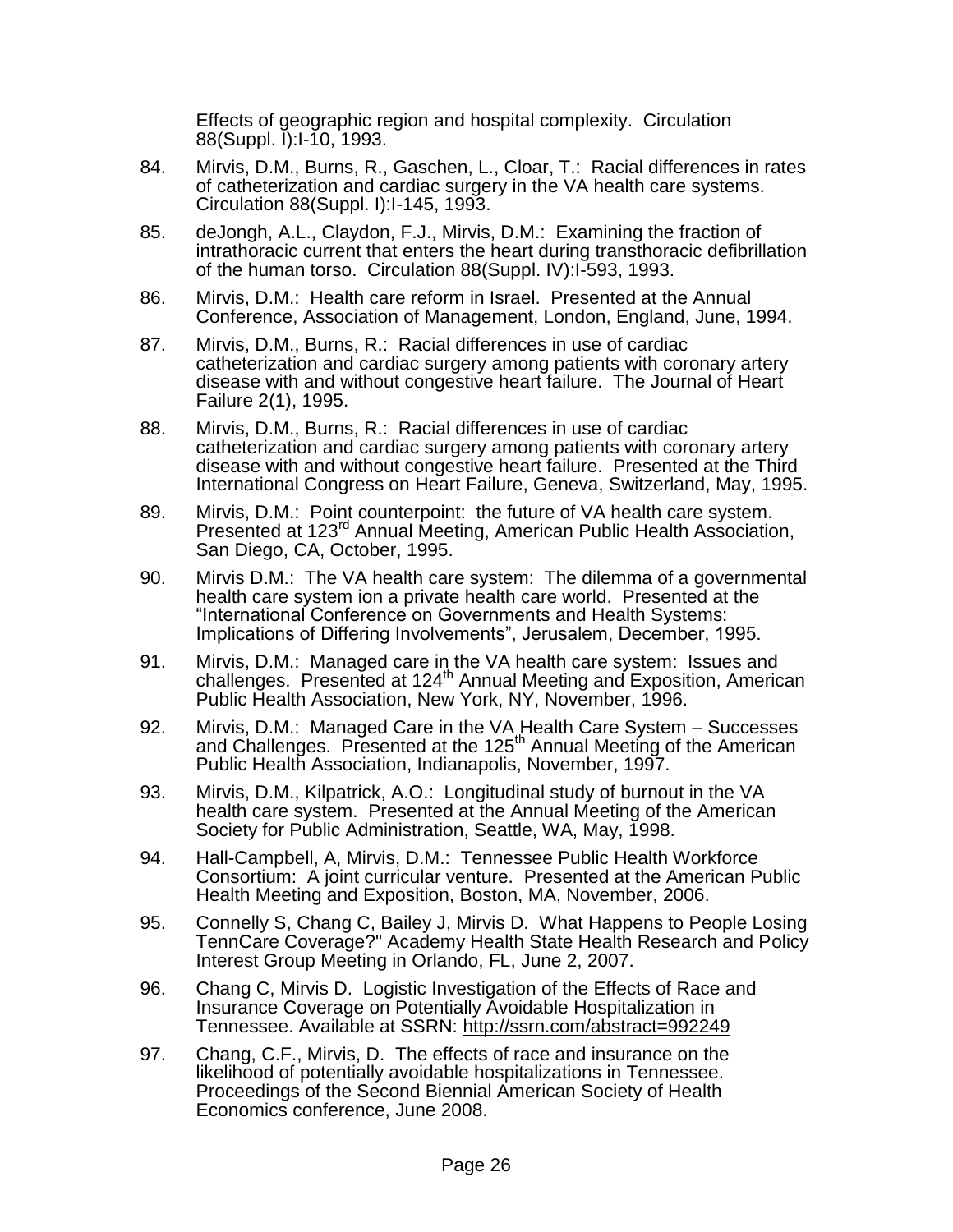- 98. Chang, C.F., Mirvis D.M., Cecil W.T., Kasteridis P, Waters T.W. Impact of consumer directed health plans on healthcare utilization and costs. Presented at the Annual Scientific Session of Academy Health, Chicago, IL, June 2009.
- 99. Mirvis DM, Chang CF, Connelly S. Impact of loss of public health insurance on employment and productivity. Presented at the Fourth International Jerusalem conference on Health Policy, Jerusalem, Israel, December 7-10, 2009.
- 100. Waters TM, Chang CF, Mirvis DM, Cecil WT, Kasteridis P: Impact of consumer directed health plans on healthcare utilization and costs. Presented at 13th Bienneial European Meeting of the Society on Medical Decision Making, May 2010.

#### **Other Publications (Health Policy Series,** *Tennessee Medicine (D. Mirvis, editor***):**

- 1. Mirvis, D.M.: Aspirin for prevention of myocardial infarction. Journal of the Tennessee Medical Association 88(10): 392-294, 1995.
- 2. Mirvis, D.M., Chang, C., Hall, C.J., Zaar, G.T., Applegate, W.B.: TennCare health care reform for Tennessee. Journal of the American Medical Association 274: 1235-1241, 1995.
- 3. Chang, C.F., Mirvis, D.M.: Grading TennCare. Tennessee Medicine 89: 158- 160, 1996.
- 4. Nichols L.O., Mirvis D.M.: Physician-patient communication: does it matter? Tennessee Medicine. 91(3):94-96, 1998.
- 5. Mirvis, D.M.: Health care report cards: what grade to they get? Tennessee Medicine 91(5):982-987, 1998.
- 6. Mirvis, D.M.: Patient satisfaction: Can patients assess the quality of health care? Tennessee Medicine 91(7):277-279, 1998
- 7. Mirvis, D.M.: Health care in black and white: Racial differences in health resource use and outcome. Tennessee Medicine 91(12): 445-447, 1998.
- 8. Mirvis, D.M.: Health Insurance: Does it affect health? Tennessee Medicine, 92(3):85-87, 1999.
- 9. Mirvis, D.M., Klesges LM: Poverty and health: a simple matter of money? Tennessee Medicine 92 (7): 258-260, 1999.
- 10.Mirvis D.M.: Planning physician manpower : too hot, too cold or just right? Tennessee Medicine 92(9): 333-335, 1999.
- 11.Mirvis, D.M. Physician manpower planning: from the general to the specific. Tennessee Medicine 92(11)403-405, 1999.
- 12.Tamburo R., Barnard M., DiBari M., Wyatt R., Mirvis D.M.: Evaluation of TennCare: examining competing interests. Tennessee Medicine 92(12):440-443, 1999.
- 13.Mirvis, D.M.: Health services research: what is it and why do we care? Tennessee Medicine 93 (3):89-91, 2000.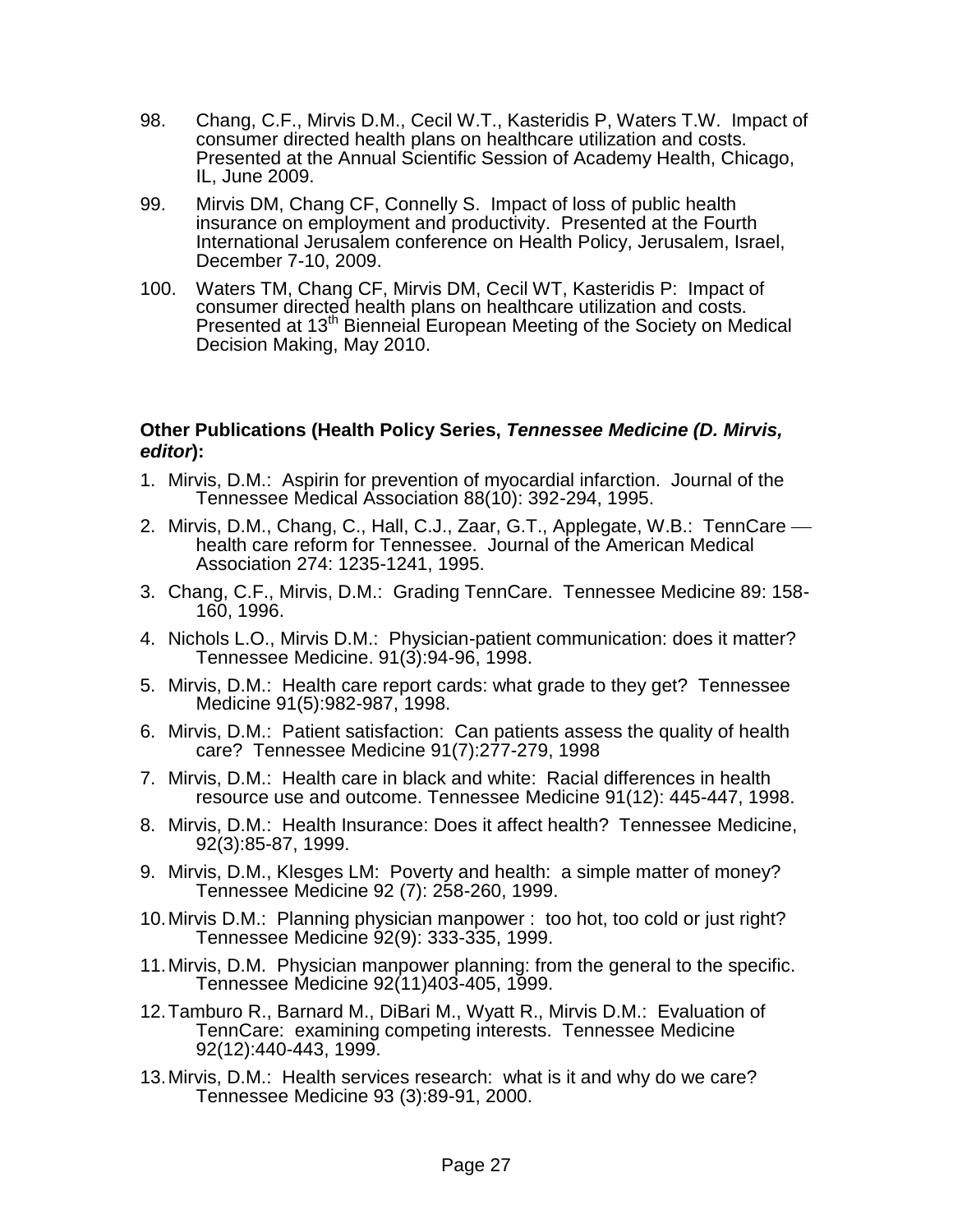- 14.Mirvis, D.M.: Health care on a tightrope: is there a safety net? Part I: Uncompensated care. Tennessee Medicine 93(5):161-3, 2000.
- 15.Mirvis, D.M.: Health care on a tightrope: is there a safety net? Part II: The safety net. Tennessee Medicine 93 (10): 362-365, 2000.
- 16.Mirvis, D.M.: Health and health services utilization: what determines what? Tennessee Medicine 94 (1): 17-19, 2001.
- 17.Mirvis, D.M.: Why is health policy so hard to make? Tennessee Medicine 94  $(3)$ : 90-92, 2001.
- 18.Mirvis, D.M.: Incrementalism--climbing Mount Everest one step at a time. Tennessee Medicine 94(4):125-6, 2001.
- 19.Mirvis, D.M.: TennCare a conceptual analysis of current issues. Tennessee Medicine 94 (10): 392-5, 2001.
- 20.Mirvis, D.M.: Why don't the uninsured have health insurance?
- 21.Mirvis, D.M., Chang, C.F.: "The insurance question: Why not everyone?" Memphis Business Journal, June 7, 2002.
- 22.Mirvis, D.M.: The relationship between health and development: health as an economic engine. Tennessee Medicine 96 (1): 29-31, 2003.
- 23.Mirvis D.M., Chang, C.F.: TennCare myths and realities: are we spending too much on TennCare? Tennessee Medicine 96 (3):129-131. 2003.
- 24.Mirvis D.M., Chang C.F.: TennCare myths and realities: can we cut costs without harming people? Tennessee Medicine 2003; 96(8):367-8.
- 25.Mirvis D.M.: Diversities and disparities: two sides of the same coin. Tennessee Medicine 2004; 97(2):77-8.
- 26.Mirvis, D.M.: The other malpractice crisis: the link between malpractice liability and improved health. Tennessee Medicine 2004; 97(5):213-7.
- 27.Mirvis, D.M, Chang C.F. The economics of prevention: does it save money? Tennessee Medicine 2004; 97(11):495-6, 498.
- 28.Mirvis, D.M, Chang C.F. Hospital discharge data in Tennessee. Tennessee Medicine 2008; 101 (3):31-33.
- 29.Mirvis DM: [Health care spending: how much is "too much"? High cost vs. low](http://www.ncbi.nlm.nih.gov/pubmed/19181125?ordinalpos=3&itool=EntrezSystem2.PEntrez.Pubmed.Pubmed_ResultsPanel.Pubmed_DefaultReportPanel.Pubmed_RVDocSum)  [value.](http://www.ncbi.nlm.nih.gov/pubmed/19181125?ordinalpos=3&itool=EntrezSystem2.PEntrez.Pubmed.Pubmed_ResultsPanel.Pubmed_DefaultReportPanel.Pubmed_RVDocSum) Tennessee Medicine 2009;102(1):27-8.
- 30.Mirvis DM: [Health care spending: how much is "too much"? Part II: Personal](http://www.ncbi.nlm.nih.gov/pubmed/19181125?ordinalpos=3&itool=EntrezSystem2.PEntrez.Pubmed.Pubmed_ResultsPanel.Pubmed_DefaultReportPanel.Pubmed_RVDocSum)  [costs and investment.](http://www.ncbi.nlm.nih.gov/pubmed/19181125?ordinalpos=3&itool=EntrezSystem2.PEntrez.Pubmed.Pubmed_ResultsPanel.Pubmed_DefaultReportPanel.Pubmed_RVDocSum) Tennessee Medicine 2009;102(4):30-2.
- 31.Mirvis DM: [Health insurance: why are more people uninsured now than in the](http://www.ncbi.nlm.nih.gov/pubmed/19691198?ordinalpos=1&itool=EntrezSystem2.PEntrez.Pubmed.Pubmed_ResultsPanel.Pubmed_DefaultReportPanel.Pubmed_RVDocSum)  [past? The role of employer sponsored insurance.](http://www.ncbi.nlm.nih.gov/pubmed/19691198?ordinalpos=1&itool=EntrezSystem2.PEntrez.Pubmed.Pubmed_ResultsPanel.Pubmed_DefaultReportPanel.Pubmed_RVDocSum) Tennessee Medicine 2009 Aug;102 (8):33-6.
- 32.Mirvis DM: Geography lessons and health care reform. Tennessee Medicine 2009; 102 (9):39-42.
- 33.Mirvis, DM: Where have all the primary care docs gone? Tennessee Medicine 2009; 102 (12):33-35.
- 34.Mirvis, DM: The uncompensated care problem: the Robin Hood model of health care financing. Tennessee Medicine 2010; 103 (3): 29-32.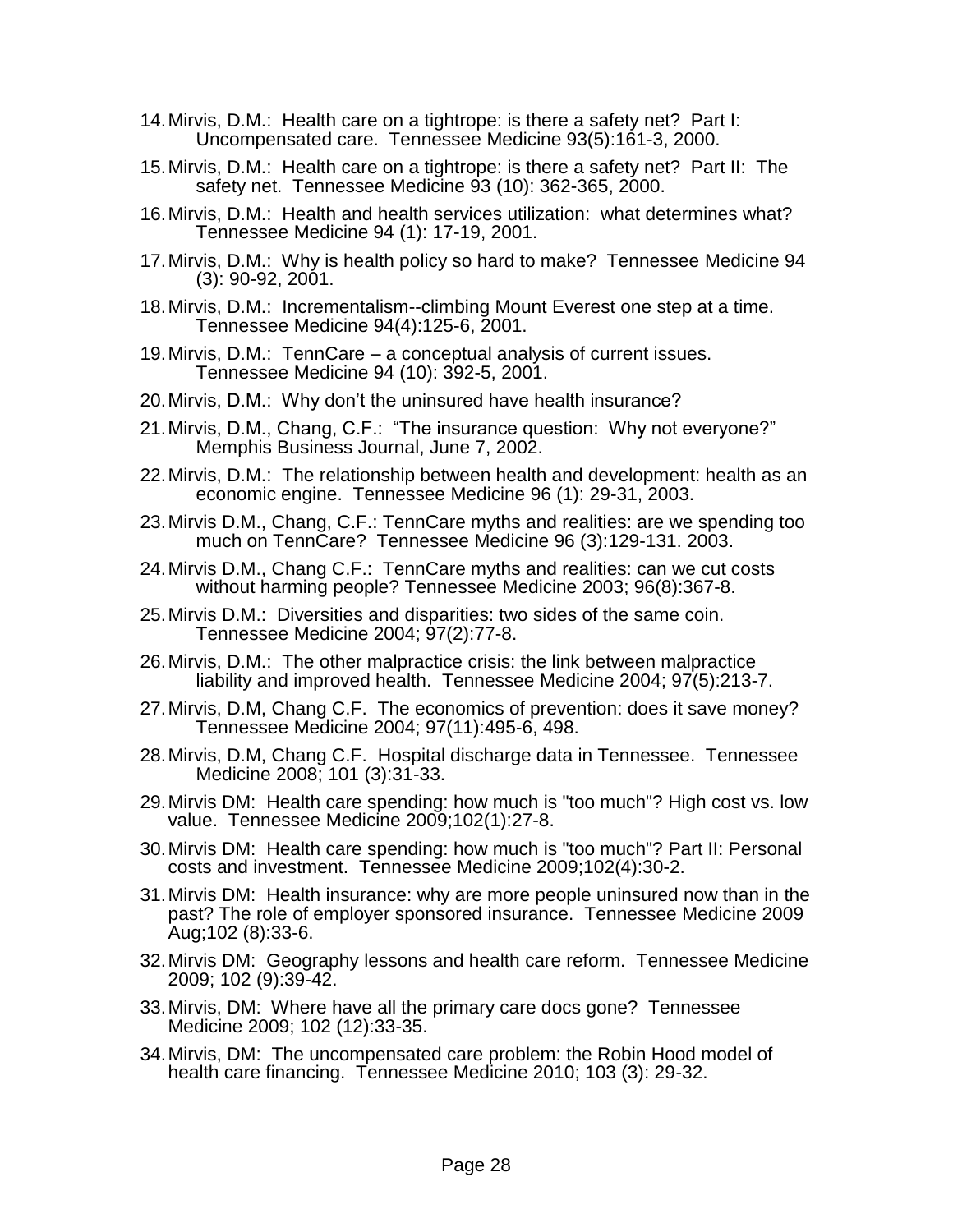- 35.Mirvis, DM: [Public reporting quality information: what grade do the report](http://www.ncbi.nlm.nih.gov/pubmed/20853636)  [cards get?](http://www.ncbi.nlm.nih.gov/pubmed/20853636) Tennessee Medicine. 2010; 103 (7): 35-8.
- 36.Mirvis, DM: [Déjà vu all over again: the challenge of hospital readmissions.](http://www.ncbi.nlm.nih.gov/pubmed/21314058)  Tennessee Medicine 104(1):33-6, 2011
- 37.Mirvis, DM: Governments, public policy and health: more than just money. [Tennessee](http://www.ncbi.nlm.nih.gov/pubmed/21560906) Medicine 104(4):29-31, 2011.
- 38.Mirvis, D.M.: Accountable Care Organizations: A Real Change, Maybe. Tennessee Medicine 104 (9): 29-32, 2011.

#### **Other Publications (Columns, Editorials):**

- 1. Chang C.F., Mirvis D.M.: "Defined contribution' goes beyond TennCare tinkering. The Commercial Appeal, May 5, 2002
- 2. Mirvis, D.M., Chang C.F.: The insurance question: Why not everyone?" Memphis Business Journal, June 7-13, 2002.
- 3. Mirvis, D.M, Waters, T.M., Chang, C.F.: Quality of care must improve. The Commercial Appeal, October 11, 2002.
- 4. Mirvis, D.M.: New diagnosis can cure TennCare's ills. The Commercial Appeal, April 6, 2003.
- 5. Mirvis, D.M., Waters, T.M.: Improving health is, it turns out, also good for business. The Commercial Appeal, December 10, 2003.
- 6. Mirvis, D.M.: Safety net is really a healthcare tightrope. The Commercial Appeal, August 14, 2005.
- 7. Mirvis, D.M.: Social ills would hurt our recovery. The Commercial Appeal October 2, 2005.
- 8. Mirvis, D.M., Chang, C.F.: New insurance safety net may have big holes. The Commercial Appeal November 17, 2006.
- 9. Mirvis, D.M.: We want better health, not more insurance. The Commercial Appeal, November 2, 2007.
- 10. Mirvis, D.M.: Personal responsibility for health: victims and sinners? The Commercial Appeal, October 9, 2008.
- 11. Mirvis, D.M.: Maintaining health in a time of economic turmoil. The Tennessean, December 2, 2008.
- 12. Mirvis, D.M.: Insurance covers ills from health to social. The Commercial Appeal, August 7, 2009.
- 13. Mirvis D.M.: Reform must improve health, not just care. The Tennessean, November 14, 2009.
- 14. Chang CF, Mirvis DM: Health care act has benefits, with caveats. The Commercial Appeal, February 3, 2011.
- 15. Mirvis DM: State needs sound policy on health. The Commercial Appeal, June 5, 2011.
- 16. Chang, CF, Mirvis DM: Health reform takes shape. The Tennessean January 26, 2012